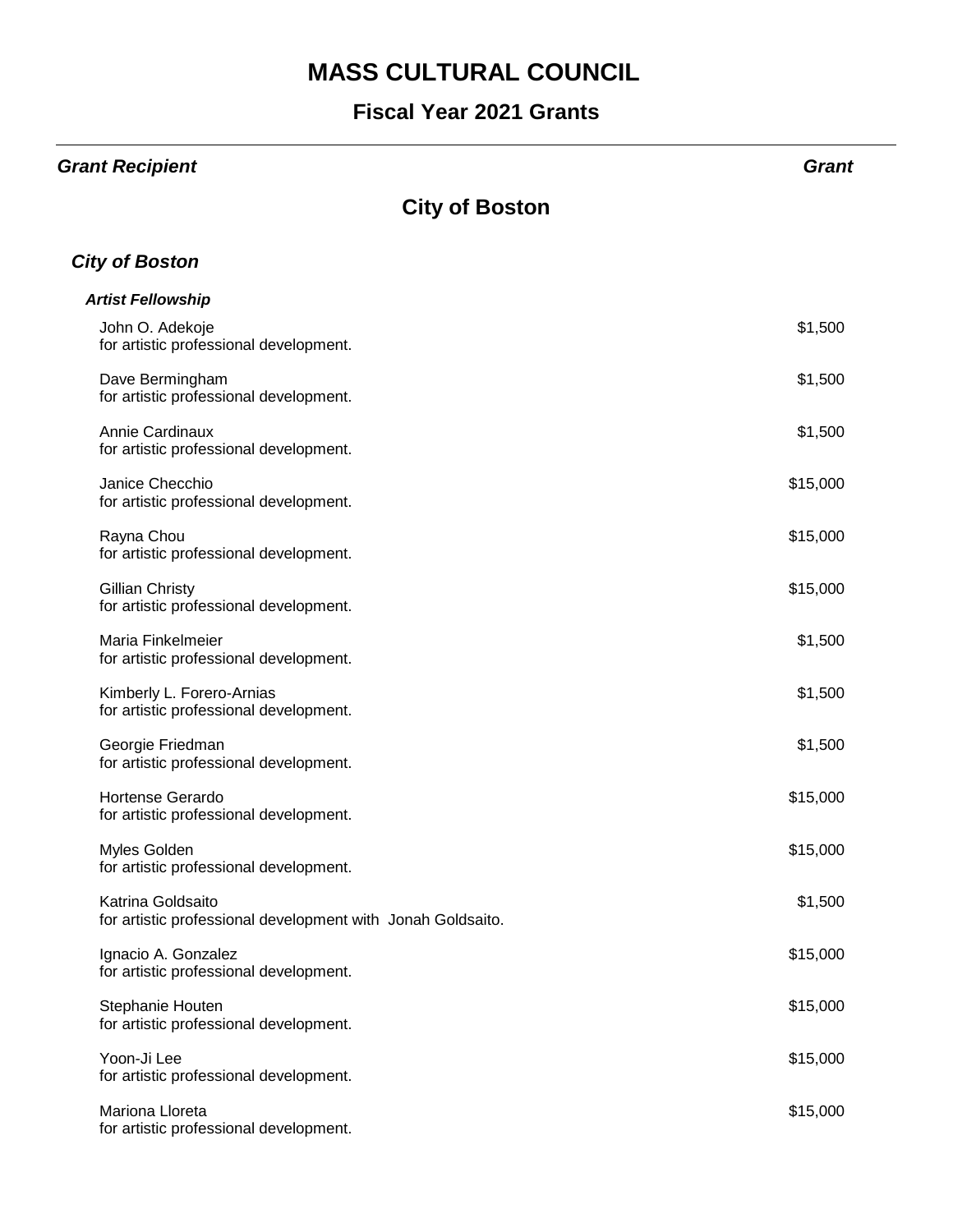| <b>Grant Recipient</b>                                                     | <b>Grant</b> |
|----------------------------------------------------------------------------|--------------|
| Adam Mazo<br>for artistic professional development with Ben Pender-Cudlip. | \$15,000     |
| Darby McLaughlin<br>for artistic professional development.                 | \$15,000     |
| <b>Guy Mendilow</b><br>for artistic professional development.              | \$1,500      |
| Maria E. Molteni<br>for artistic professional development.                 | \$1,500      |
| Jussi P. Reijonen<br>for artistic professional development.                | \$1,500      |
| Kira E. Rockwell<br>for artistic professional development.                 | \$15,000     |
| Allison Maria Rodriguez<br>for artistic professional development.          | \$1,500      |
| Magda Romanska<br>for artistic professional development.                   | \$1,500      |
| Mitch Ryerson<br>for artistic professional development.                    | \$1,500      |
| Rae Shaw<br>for artistic professional development.                         | \$15,000     |
| <b>Zach Sheets</b><br>for artistic professional development.               | \$15,000     |
| Heidi Whitman<br>for artistic professional development.                    | \$15,000     |
| Yu-Wen Wu<br>for artistic professional development.                        | \$15,000     |
| Zhidong Zhang<br>for artistic professional development.                    | \$15,000     |
| <b>COVID-19 Relief Fund for Individuals</b>                                |              |
| Remo Airaldi<br>for support of losses due to COVID-19.                     | \$1,500      |
| Olawumi Deborah Akinwumi<br>for support of losses due to COVID-19.         | \$1,500      |
| Jason W. Allen<br>for support of losses due to COVID-19.                   | \$1,500      |
| Marilyn Arsem<br>for support of losses due to COVID-19.                    | \$1,500      |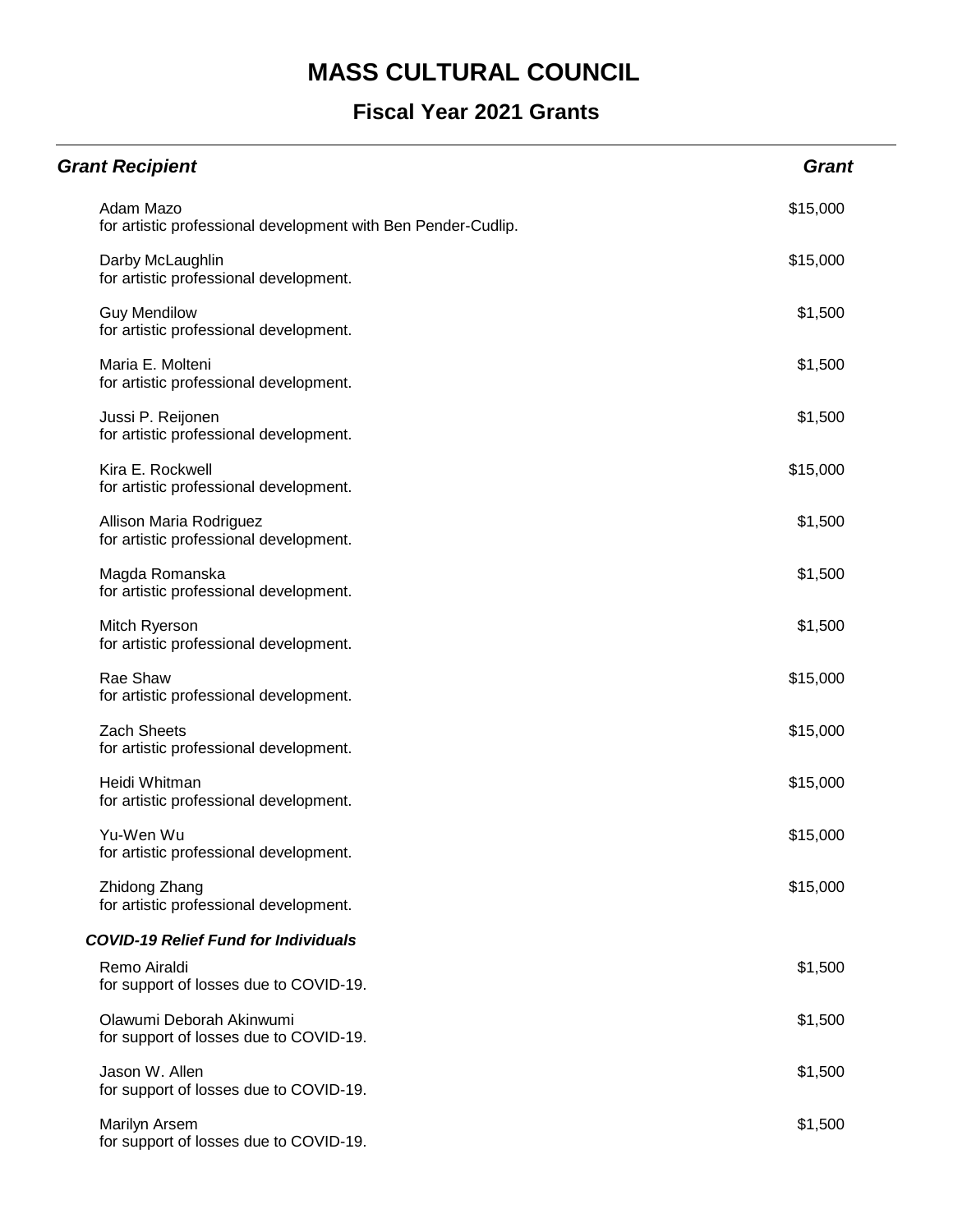| <b>Grant Recipient</b>                                                     | <b>Grant</b> |
|----------------------------------------------------------------------------|--------------|
| Lani Asuncion<br>for support of losses due to COVID-19.                    | \$1,500      |
| Sabrina Aviles<br>for support of losses due to COVID-19.                   | \$1,500      |
| Victoria Lynn Awkward<br>for support of losses due to COVID-19.            | \$1,500      |
| <b>Craig Bailey</b><br>for support of losses due to COVID-19.              | \$1,500      |
| <b>Bradley S. Barrett</b><br>for support of losses due to COVID-19.        | \$1,500      |
| Kadahj A. Bennett<br>for support of losses due to COVID-19.                | \$1,500      |
| Deirdre Benson<br>for support of losses due to COVID-19.                   | \$1,500      |
| Carven Bernadeau<br>for support of losses due to COVID-19.                 | \$1,500      |
| Eduardo J. Betancourt<br>for support of losses due to COVID-19.            | \$1,500      |
| Deity Blair<br>for support of losses due to COVID-19.                      | \$1,500      |
| <b>Cliften Bonner-Desravines</b><br>for support of losses due to COVID-19. | \$1,500      |
| <b>Bryce Brashears</b><br>for support of losses due to COVID-19.           | \$1,500      |
| Adriane Anne Brayton<br>for support of losses due to COVID-19.             | \$1,500      |
| Jaimar M. Brown<br>for support of losses due to COVID-19.                  | \$1,500      |
| Peter Bufano<br>for support of losses due to COVID-19.                     | \$1,500      |
| Harrison P. Burke<br>for support of losses due to COVID-19.                | \$1,500      |
| <b>Michael Caudill</b><br>for support of losses due to COVID-19.           | \$1,500      |
| Vania Chan<br>for support of losses due to COVID-19.                       | \$1,500      |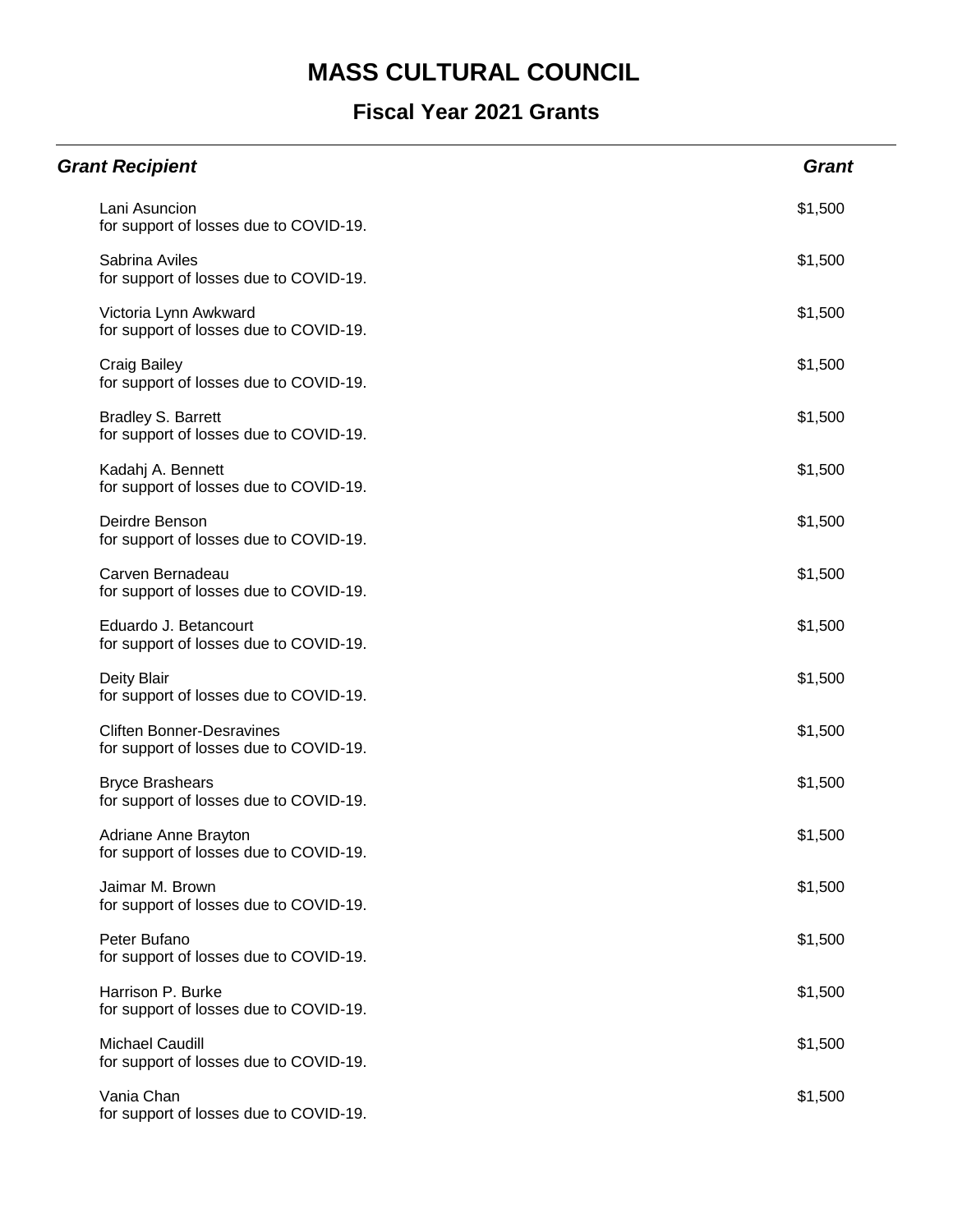| <b>Grant Recipient</b>                                             | <b>Grant</b> |
|--------------------------------------------------------------------|--------------|
| Cynthia A. Chapman<br>for support of losses due to COVID-19.       | \$1,500      |
| Andrea Charalambous<br>for support of losses due to COVID-19.      | \$1,500      |
| Charles M. Christian<br>for support of losses due to COVID-19.     | \$1,500      |
| Paula D. Coar<br>for support of losses due to COVID-19.            | \$1,500      |
| Amanda J. Collins<br>for support of losses due to COVID-19.        | \$1,500      |
| <b>Toni Columbo</b><br>for support of losses due to COVID-19.      | \$1,500      |
| <b>Beverley Coniglio</b><br>for support of losses due to COVID-19. | \$1,500      |
| Jessica Cooper<br>for support of losses due to COVID-19.           | \$1,500      |
| Maria G. Cotter Taylor<br>for support of losses due to COVID-19.   | \$1,500      |
| Robert E. Curtis<br>for support of losses due to COVID-19.         | \$1,500      |
| Eva Davenport<br>for support of losses due to COVID-19.            | \$1,500      |
| Laura K. Davidson<br>for support of losses due to COVID-19.        | \$1,500      |
| Alexander W. Davis<br>for support of losses due to COVID-19.       | \$1,500      |
| Joshua C. Dixon<br>for support of losses due to COVID-19.          | \$1,500      |
| Tudor N. Dornescu<br>for support of losses due to COVID-19.        | \$1,500      |
| Andrea Dudziak<br>for support of losses due to COVID-19.           | \$1,500      |
| James Dwyer<br>for support of losses due to COVID-19.              | \$1,500      |
| Diane Edgecomb<br>for support of losses due to COVID-19.           | \$1,500      |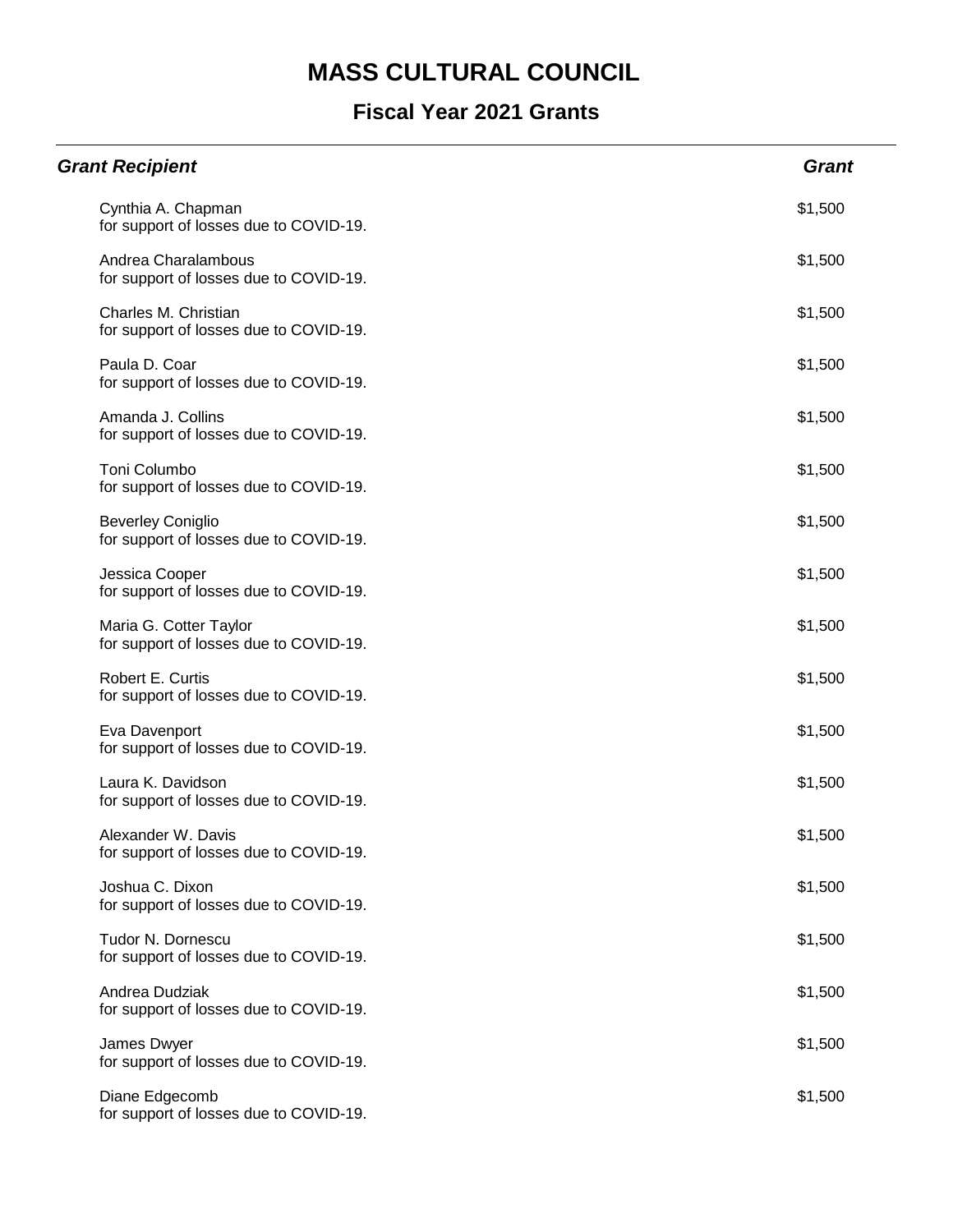| <b>Grant Recipient</b>                                                | <b>Grant</b> |
|-----------------------------------------------------------------------|--------------|
| Leo Eguchi<br>for support of losses due to COVID-19.                  | \$1,500      |
| <b>Tim Ellis</b><br>for support of losses due to COVID-19.            | \$1,500      |
| Kiara Escalera<br>for support of losses due to COVID-19.              | \$1,500      |
| Nathaniel Farny<br>for support of losses due to COVID-19.             | \$1,500      |
| David C. Feltner<br>for support of losses due to COVID-19.            | \$1,500      |
| Roy Femenella<br>for support of losses due to COVID-19.               | \$1,500      |
| Heather A. Gallagher<br>for support of losses due to COVID-19.        | \$1,500      |
| Victoria L. Garcia<br>for support of losses due to COVID-19.          | \$1,500      |
| <b>Adam Gautille</b><br>for support of losses due to COVID-19.        | \$1,500      |
| Andres F. Giraldo<br>for support of losses due to COVID-19.           | \$1,500      |
| Miranda Giuffrida<br>for support of losses due to COVID-19.           | \$1,500      |
| Lisa A. Goddard<br>for support of losses due to COVID-19.             | \$1,500      |
| Ignacio A. Gonzalez<br>for support of losses due to COVID-19.         | \$1,500      |
| <b>Caroline Goulding</b><br>for support of losses due to COVID-19.    | \$1,500      |
| Shauwna H Grillo<br>for support of losses due to COVID-19.            | \$1,500      |
| <b>Burcu Gulec-Bradford</b><br>for support of losses due to COVID-19. | \$1,500      |
| Emily R. Hale<br>for support of losses due to COVID-19.               | \$1,500      |
| Adam Hanna<br>for support of losses due to COVID-19.                  | \$1,500      |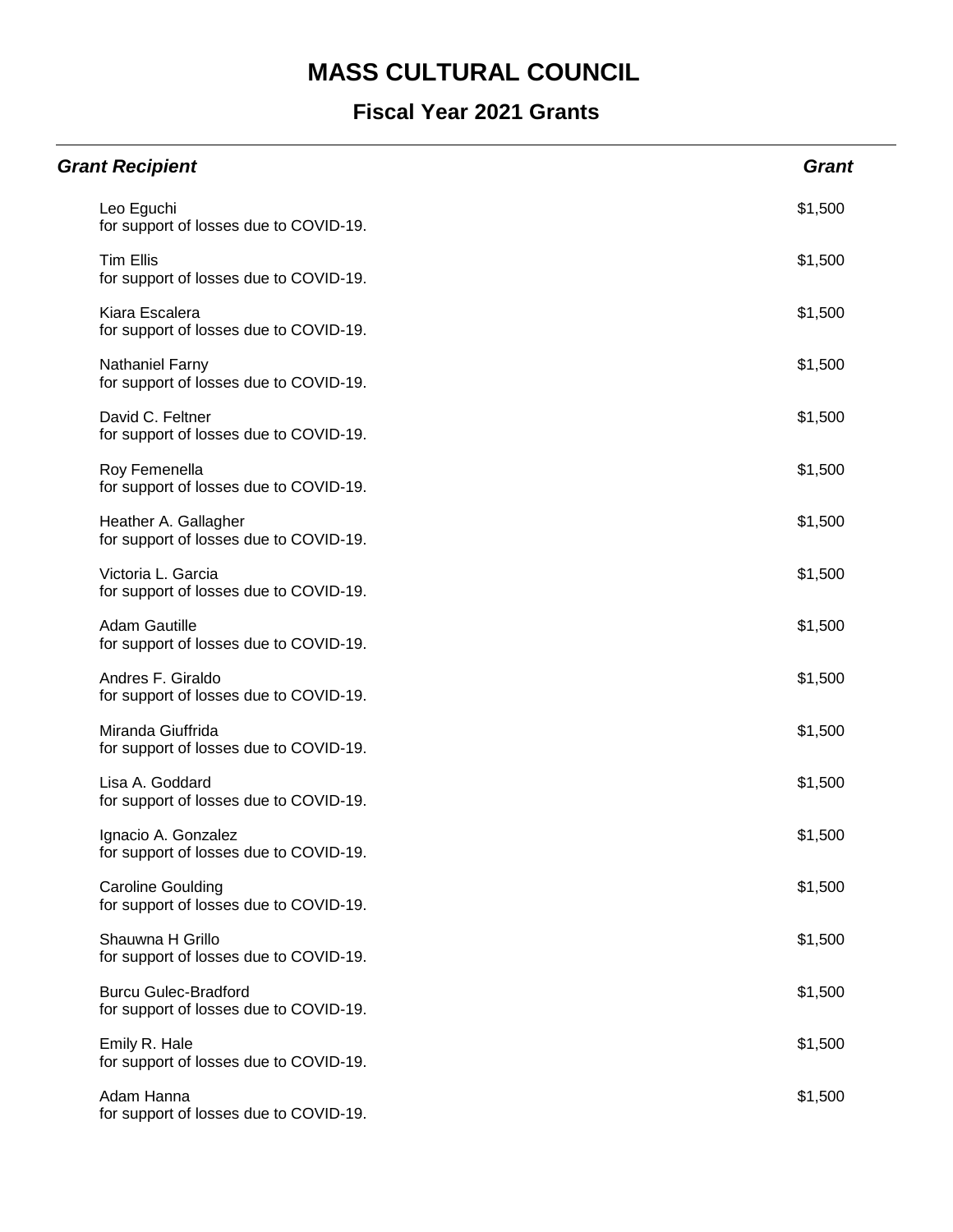| <b>Grant Recipient</b>                                           | <b>Grant</b> |
|------------------------------------------------------------------|--------------|
| Asad J. Hardwick<br>for support of losses due to COVID-19.       | \$1,500      |
| Kiyoshi Hayashi<br>for support of losses due to COVID-19.        | \$1,500      |
| Jeffrey H. Hayes<br>for support of losses due to COVID-19.       | \$1,500      |
| Erich Haygun<br>for support of losses due to COVID-19.           | \$1,500      |
| <b>Felix Herbst</b><br>for support of losses due to COVID-19.    | \$1,500      |
| Carlos R. Herrand Pou<br>for support of losses due to COVID-19.  | \$1,500      |
| Jonathan B. Hess<br>for support of losses due to COVID-19.       | \$1,500      |
| Jamika Hobbs<br>for support of losses due to COVID-19.           | \$1,500      |
| Kaovanny Holguin<br>for support of losses due to COVID-19.       | \$1,500      |
| Shirley E. Hunt<br>for support of losses due to COVID-19.        | \$1,500      |
| Juma Inniss<br>for support of losses due to COVID-19.            | \$1,500      |
| Tyson D. Jackson<br>for support of losses due to COVID-19.       | \$1,500      |
| Ludgy Jean-Baptiste<br>for support of losses due to COVID-19.    | \$1,500      |
| Jared Katsiane<br>for support of losses due to COVID-19.         | \$1,500      |
| Susan J. Kennedy<br>for support of losses due to COVID-19.       | \$1,500      |
| Jung Eun Kim<br>for support of losses due to COVID-19.           | \$1,500      |
| Kaede Kobayashi-Kirker<br>for support of losses due to COVID-19. | \$1,500      |
| Kelvyn Koning<br>for support of losses due to COVID-19.          | \$1,500      |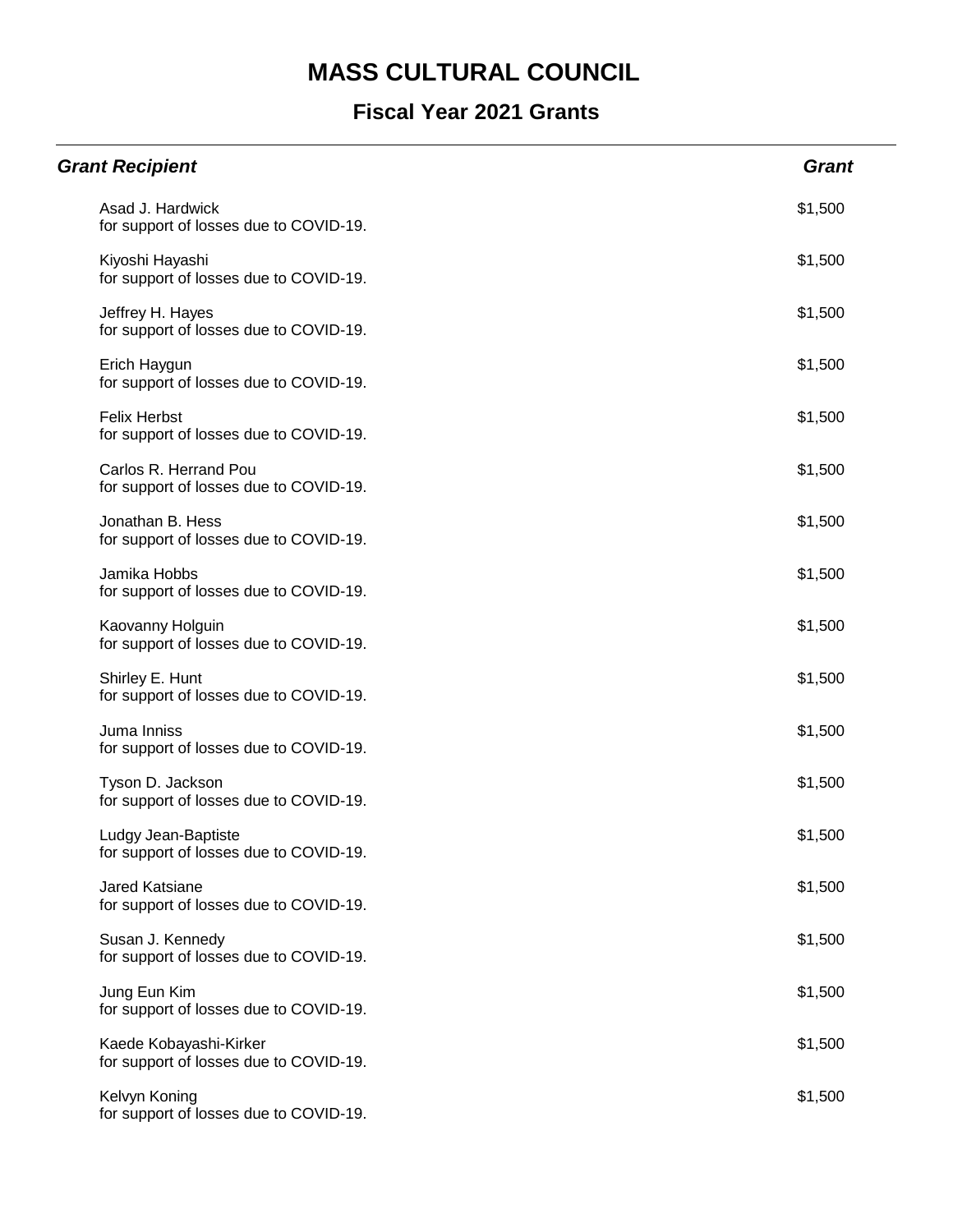| <b>Grant Recipient</b>                                            | <b>Grant</b> |
|-------------------------------------------------------------------|--------------|
| Evan Kopca<br>for support of losses due to COVID-19.              | \$1,500      |
| Keith D. Kostick<br>for support of losses due to COVID-19.        | \$1,500      |
| Niho Kozuru<br>for support of losses due to COVID-19.             | \$1,500      |
| Daniel Kurganov<br>for support of losses due to COVID-19.         | \$1,500      |
| Gabriel R. Langfur<br>for support of losses due to COVID-19.      | \$1,500      |
| Aaron Larget-Caplan<br>for support of losses due to COVID-19.     | \$1,500      |
| Bryan Lasky<br>for support of losses due to COVID-19.             | \$1,500      |
| Bienvenido V. Lebron<br>for support of losses due to COVID-19.    | \$1,500      |
| Neil Leonard<br>for support of losses due to COVID-19.            | \$1,500      |
| Rebecca A. Lewis<br>for support of losses due to COVID-19.        | \$1,500      |
| Rachel A. Linsky<br>for support of losses due to COVID-19.        | \$1,500      |
| Amy Baxter MacDonald<br>for support of losses due to COVID-19.    | \$1,500      |
| <b>Dennis Maler</b><br>for support of losses due to COVID-19.     | \$1,500      |
| Philip Levi Marsman III<br>for support of losses due to COVID-19. | \$1,500      |
| Gabriela Martina<br>for support of losses due to COVID-19.        | \$1,500      |
| Christina D. Martinson<br>for support of losses due to COVID-19.  | \$1,500      |
| Will McGarrahan<br>for support of losses due to COVID-19.         | \$1,500      |
| Erin F McNellis<br>for support of losses due to COVID-19.         | \$1,500      |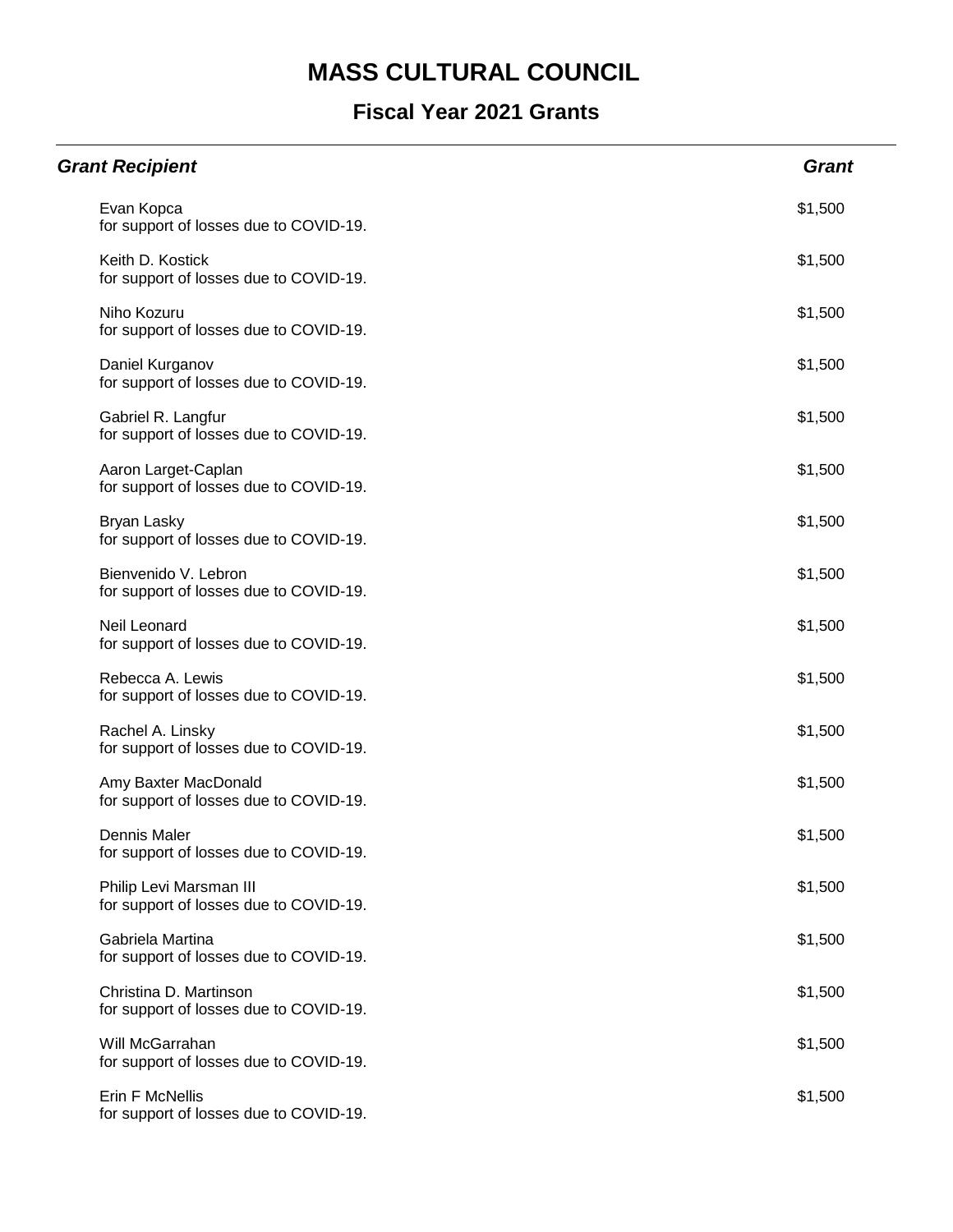| <b>Grant Recipient</b>                                               | <b>Grant</b> |
|----------------------------------------------------------------------|--------------|
| Shawn P. Meehan<br>for support of losses due to COVID-19.            | \$1,500      |
| William Meleady<br>for support of losses due to COVID-19.            | \$1,500      |
| Nathalie Miebach<br>for support of losses due to COVID-19.           | \$1,500      |
| <b>Alicia Denise Miles</b><br>for support of losses due to COVID-19. | \$1,500      |
| Princess Moon<br>for support of losses due to COVID-19.              | \$1,500      |
| Yaure Muniz<br>for support of losses due to COVID-19.                | \$1,500      |
| Greta Myatieva<br>for support of losses due to COVID-19.             | \$1,500      |
| <b>William Nelson</b><br>for support of losses due to COVID-19.      | \$1,500      |
| <b>Kendall Niblett</b><br>for support of losses due to COVID-19.     | \$1,500      |
| Ryan Noe<br>for support of losses due to COVID-19.                   | \$1,500      |
| Yewande Odetoyinbo<br>for support of losses due to COVID-19.         | \$1,500      |
| Stephen Orlando<br>for support of losses due to COVID-19.            | \$1,500      |
| Alexis N. Panos<br>for support of losses due to COVID-19.            | \$1,500      |
| James P. Paolicelli<br>for support of losses due to COVID-19.        | \$1,500      |
| Konstantinos Papadakis<br>for support of losses due to COVID-19.     | \$1,500      |
| DeAnna J. Pellecchia<br>for support of losses due to COVID-19.       | \$1,500      |
| <b>Christina Pierce</b><br>for support of losses due to COVID-19.    | \$1,500      |
| <b>Samuel Pierce</b><br>for support of losses due to COVID-19.       | \$1,500      |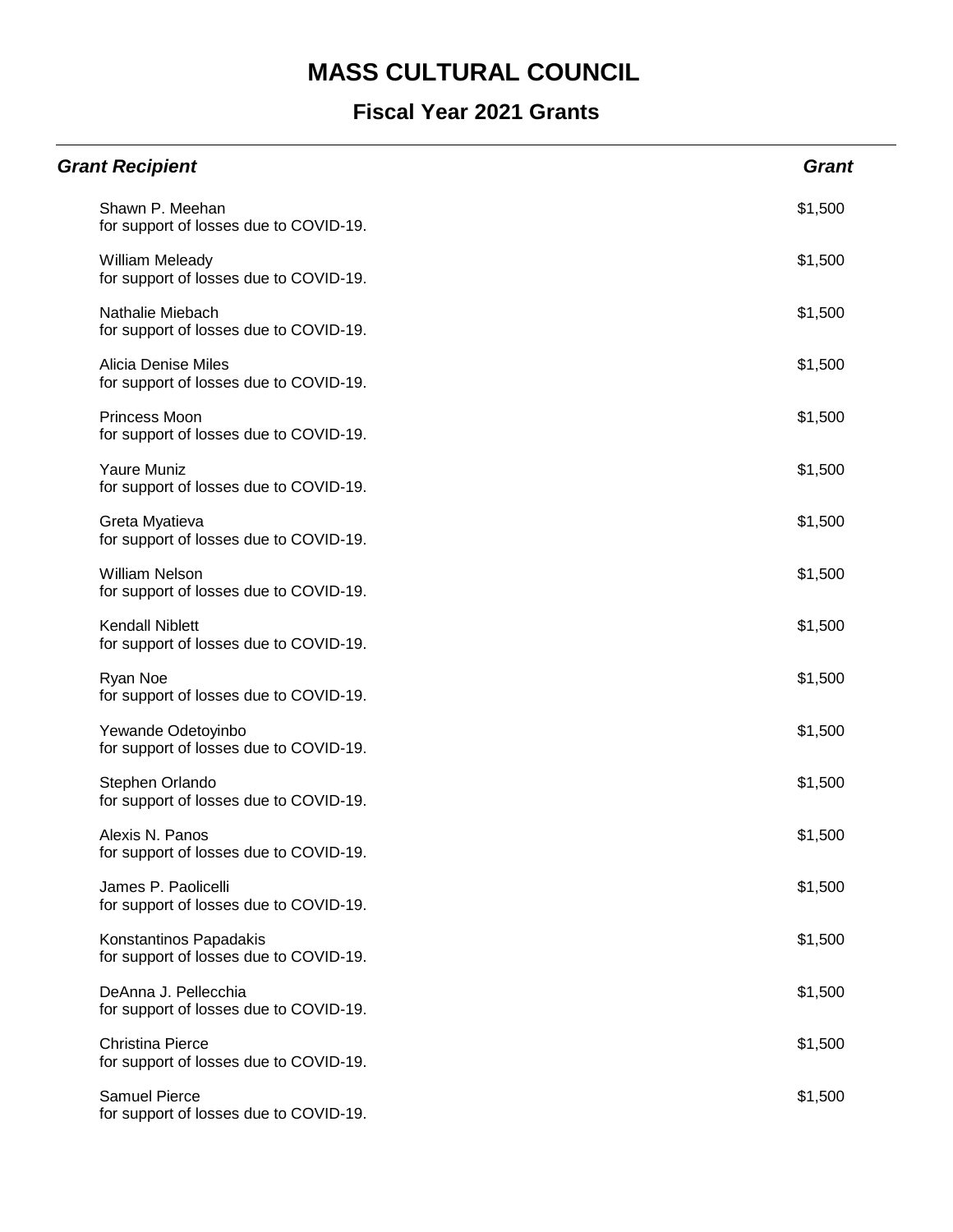| <b>Grant Recipient</b>                                                 | <b>Grant</b> |
|------------------------------------------------------------------------|--------------|
| Jenna L. Pollack<br>for support of losses due to COVID-19.             | \$1,500      |
| Anna Poor<br>for support of losses due to COVID-19.                    | \$1,500      |
| Ron Poster<br>for support of losses due to COVID-19.                   | \$1,500      |
| Caitlin E. Quinn<br>for support of losses due to COVID-19.             | \$1,500      |
| Max Ridley<br>for support of losses due to COVID-19.                   | \$1,500      |
| Cordaro Rodriguez<br>for support of losses due to COVID-19.            | \$1,500      |
| Jon J. Ryan<br>for support of losses due to COVID-19.                  | \$1,500      |
| Charmaine C. Santiago Galdón<br>for support of losses due to COVID-19. | \$1,500      |
| Jorge L. Santiago-Arce<br>for support of losses due to COVID-19.       | \$1,500      |
| Carolyn Saxon<br>for support of losses due to COVID-19.                | \$1,500      |
| Ann Schaefer<br>for support of losses due to COVID-19.                 | \$1,500      |
| Hogan Seidel<br>for support of losses due to COVID-19.                 | \$1,500      |
| <b>Tara Sellios</b><br>for support of losses due to COVID-19.          | \$1,500      |
| Maria Servellon<br>for support of losses due to COVID-19.              | \$1,500      |
| Brooke H. Stewart<br>for support of losses due to COVID-19.            | \$1,500      |
| Nicholas P. Suchecki<br>for support of losses due to COVID-19.         | \$1,500      |
| Mel Taing<br>for support of losses due to COVID-19.                    | \$1,500      |
| Lino Tanaka<br>for support of losses due to COVID-19.                  | \$1,500      |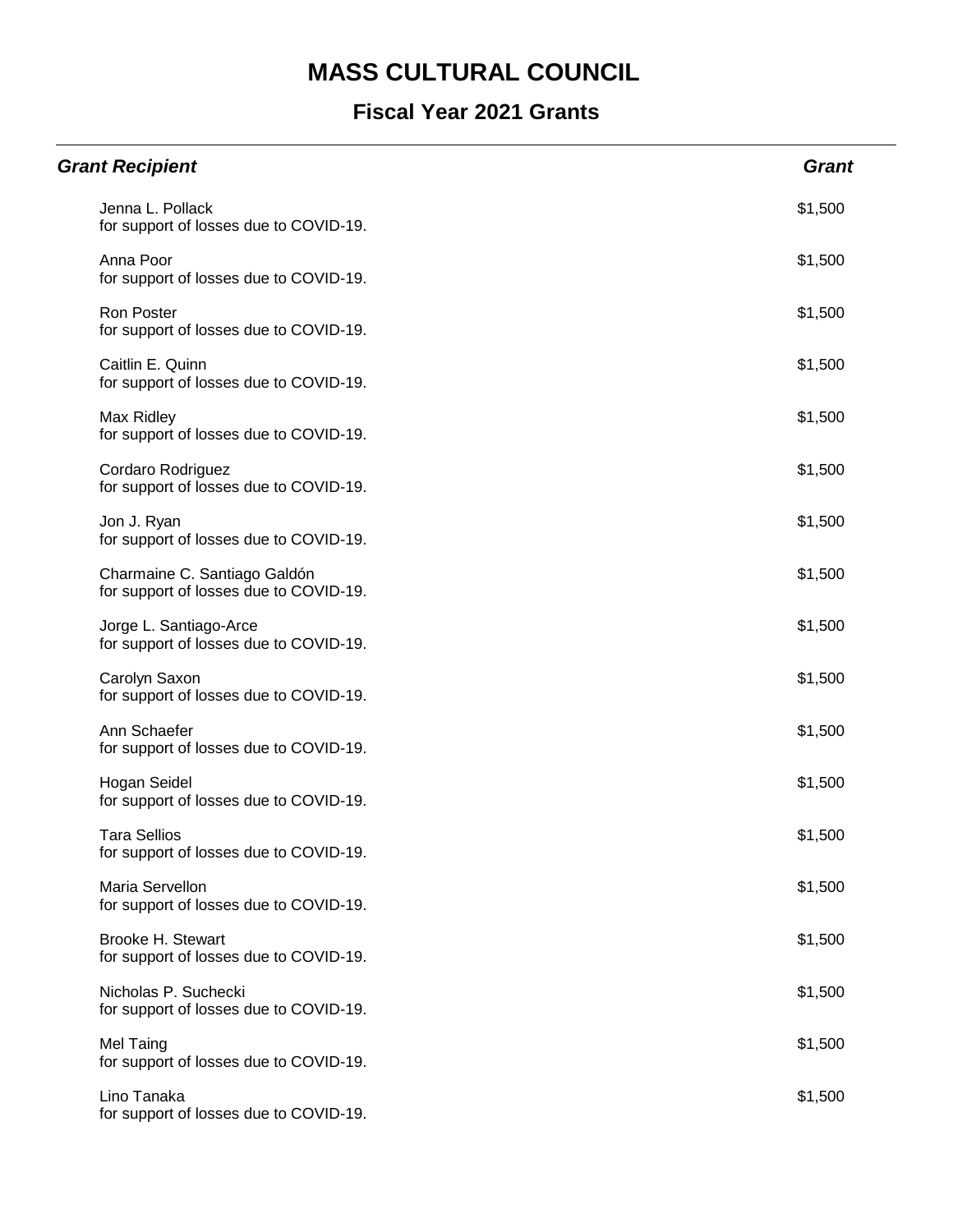| <b>Grant Recipient</b>                                                                                                                                                                                                                                                                 | <b>Grant</b> |
|----------------------------------------------------------------------------------------------------------------------------------------------------------------------------------------------------------------------------------------------------------------------------------------|--------------|
| Joan Tapia<br>for support of losses due to COVID-19.                                                                                                                                                                                                                                   | \$1,500      |
| Sonja D. Tengblad<br>for support of losses due to COVID-19.                                                                                                                                                                                                                            | \$1,500      |
| Cristina M. Todesco<br>for support of losses due to COVID-19.                                                                                                                                                                                                                          | \$1,500      |
| Anthony A. Toth<br>for support of losses due to COVID-19.                                                                                                                                                                                                                              | \$1,500      |
| Victor Carrillo Tracey<br>for support of losses due to COVID-19.                                                                                                                                                                                                                       | \$1,500      |
| <b>Leonard Tshitenge</b><br>for support of losses due to COVID-19.                                                                                                                                                                                                                     | \$1,500      |
| Shanelle C. Villegas<br>for support of losses due to COVID-19.                                                                                                                                                                                                                         | \$1,500      |
| Chavi Bansal Vimoksha<br>for support of losses due to COVID-19.                                                                                                                                                                                                                        | \$1,500      |
| Bianca A. Vitale<br>for support of losses due to COVID-19.                                                                                                                                                                                                                             | \$1,500      |
| Elae E. Weekes<br>for support of losses due to COVID-19.                                                                                                                                                                                                                               | \$1,500      |
| Lewis D. Wheeler<br>for support of losses due to COVID-19.                                                                                                                                                                                                                             | \$1,500      |
| <b>Kevin Williams</b><br>for support of losses due to COVID-19.                                                                                                                                                                                                                        | \$1,500      |
| Mira Williams<br>for support of losses due to COVID-19.                                                                                                                                                                                                                                | \$1,500      |
| Katherine A. Winterstein<br>for support of losses due to COVID-19.                                                                                                                                                                                                                     | \$1,500      |
| John Michael Winward<br>for support of losses due to COVID-19.                                                                                                                                                                                                                         | \$1,500      |
| <b>Cultural Facilities Fund</b>                                                                                                                                                                                                                                                        |              |
| Boston Ballet, Inc.<br>for upgraded air quality and technical infrastructure to combat COVID-19 spread and enable<br>rehearsals and classes to resume.                                                                                                                                 | \$40,000     |
| <b>Boston Children's Museum</b><br>to repair the exhibition hall which includes: general conditions; demolition; flooring; electrical<br>updates; lighting; architectural woodwork and framing; painting; HVAC; Fire; and<br>architectural design, stamping, bidding and construction. | \$160,000    |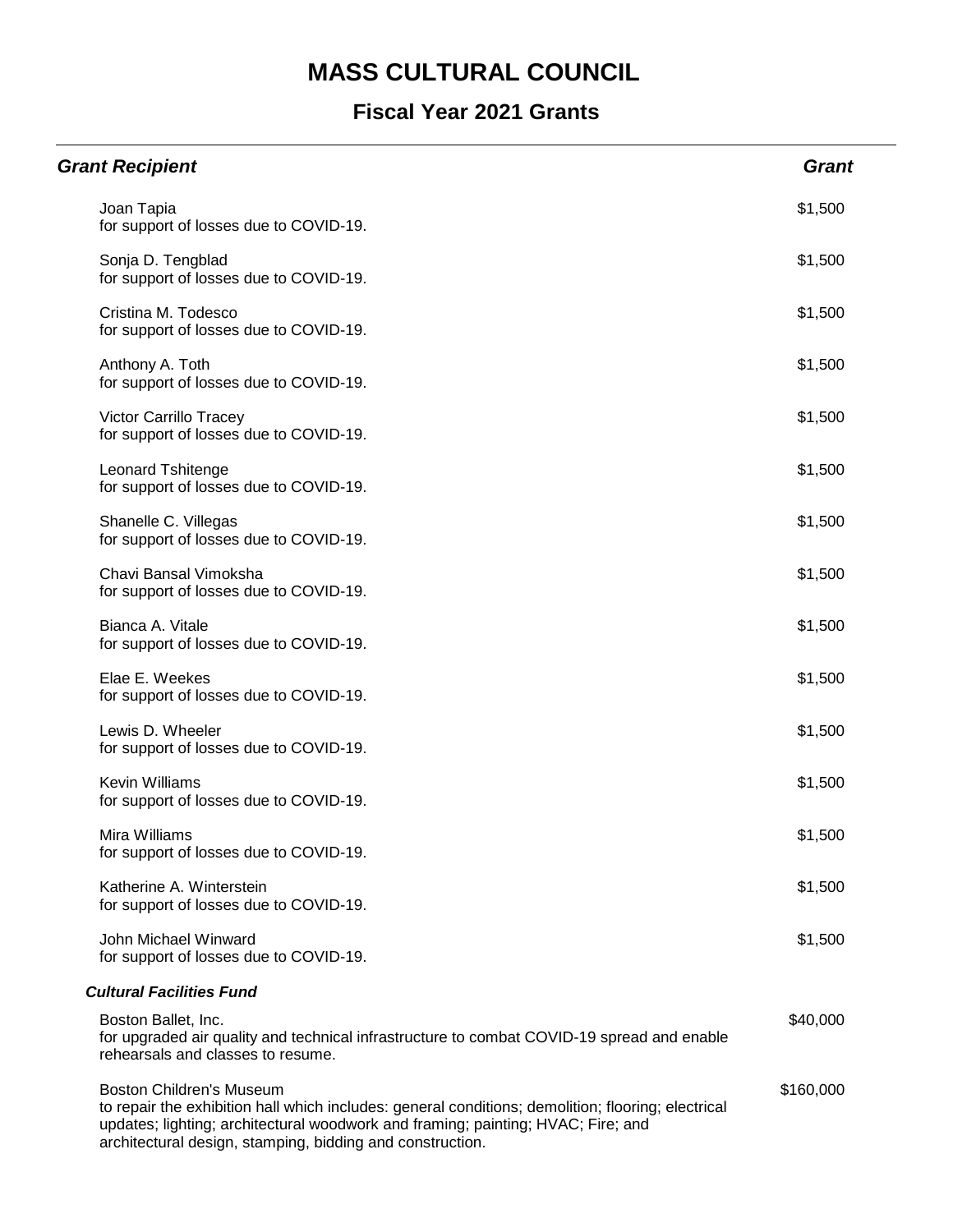| <b>Grant Recipient</b>                                                                                                                                                                                                                                                        | <b>Grant</b> |
|-------------------------------------------------------------------------------------------------------------------------------------------------------------------------------------------------------------------------------------------------------------------------------|--------------|
| Boston City Lights Foundation<br>to renovate and repair dance flooring, skylights, and acoustics as well as upgrade ADA<br>bathrooms, a recording studio, and add new DJ stations in order to expand programming<br>and uses of the current Center and school.                | \$70,000     |
| Boston Symphony Orchestra, Inc.<br>for facility improvements to Symphony Hall and Tanglewood to improve indoor air quality.                                                                                                                                                   | \$200,000    |
| Boston Youth Symphony Orchestras, Inc.<br>for a building acquisition and for accessibility improvements and renovations to the new<br>space.                                                                                                                                  | \$200,000    |
| BRAIN Arts, Inc.<br>for a feasibility study to assess the needs and assets of the current space, design a plan to<br>implement significant improvements, commit to long term sustainability, and maximize the<br>space's potential.                                           | \$35,000     |
| Celebrity Series of Boston, Inc.<br>for COVID-19 responsive design, operating, and fundraising planning for a new performing<br>arts venue in the Seaport District, to be used by Celebrity Series and other arts and<br>community organizations.                             | \$25,000     |
| Community Music Center of Boston, Inc.<br>for upgrades to accessibility, enhanced soundproofing, and better security protocols.                                                                                                                                               | \$150,000    |
| The Gibson Society, Inc.<br>for interior and exterior repairs including plaster/paint conservation to ceilings and walls,<br>paint analysis, brick repairs, woodwork conservation, window and shutter restoration, and to<br>re-install a historic hot water heater.          | \$50,000     |
| Grub Street, Inc.<br>for a systems replacement plan.                                                                                                                                                                                                                          | \$7,000      |
| Huntington Theatre Company, Inc.<br>for comprehensive interior upgrades and structural reinforcement as well as restoration of<br>the building's exterior masonry and original facade.                                                                                        | \$200,000    |
| The Institute of Contemporary Art<br>for improved communication, curtain, and light systems for the theatre; building work<br>including glass and roof repairs, improved filtration, systems improvements, and building<br>automation systems; and for security improvements. | \$100,000    |
| Medicine Wheel Productions, Inc.<br>to determine the feasibility of rehabbing and bringing up to code an old maintenance<br>building located in the Anne Lynch Homes at Old Colony to be Medicine Wheel's permanent<br>home.                                                  | \$35,000     |
| Medicine Wheel Productions, Inc.<br>for a systems replacement plan.                                                                                                                                                                                                           | \$7,000      |
| Museum of Science<br>for the upgrade of the Charles Hayden Planetarium to 8K projection resolution on the dome.                                                                                                                                                               | \$200,000    |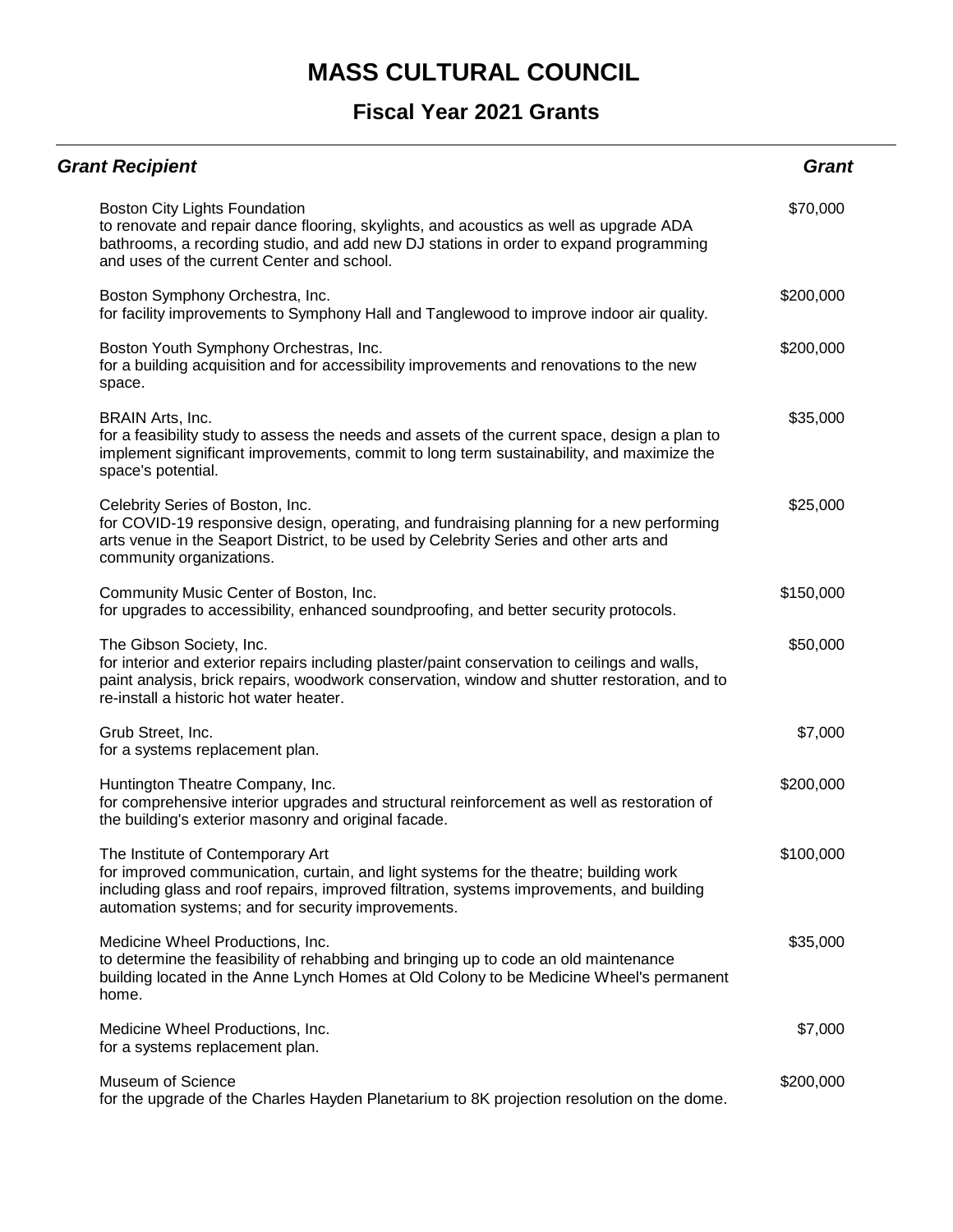| <b>Grant Recipient</b>                                                                                                                                                                                                                                                                                                                                                                                                                                                         | <b>Grant</b> |
|--------------------------------------------------------------------------------------------------------------------------------------------------------------------------------------------------------------------------------------------------------------------------------------------------------------------------------------------------------------------------------------------------------------------------------------------------------------------------------|--------------|
| North End Music & Performing Arts Center<br>for the renovation of a historic 1750s building owned by the City of Boston, into a state-of-<br>the-art community music center.                                                                                                                                                                                                                                                                                                   | \$200,000    |
| The Record Company, Inc.<br>for the construction of a new community music workspace to provide welcoming and<br>affordable recording and rehearsal studios.                                                                                                                                                                                                                                                                                                                    | \$200,000    |
| The Theater Offensive<br>for a new black box theater in the Fenway district, in partnership with Scape North America<br>and the City of Boston, to be managed and operated by TTO for LGBTQ community use.                                                                                                                                                                                                                                                                     | \$110,000    |
| The Urban Farming Institute of Boston<br>for a systems replacement plan.                                                                                                                                                                                                                                                                                                                                                                                                       | \$8,000      |
| The Urban Farming Institute of Boston<br>to fund a feasibility study for a capital campaign to buy the historic Fowler Clark Epstein<br>Farm in Mattapan, which is currently rented from Historic Boston, Inc.                                                                                                                                                                                                                                                                 | \$30,000     |
| <b>Cultural Investment Portfolio</b>                                                                                                                                                                                                                                                                                                                                                                                                                                           |              |
| 826 Boston, Inc.<br>to support youth writing and publishing programs that empower traditionally underserved<br>students to find their voices, tell their stories, and gain communication skills to succeed.                                                                                                                                                                                                                                                                    | \$18,200     |
| A Far Cry, Inc.<br>to increase the public's understanding, appreciation and enjoyment of classical music by<br>presenting chamber orchestra concerts.                                                                                                                                                                                                                                                                                                                          | \$3,500      |
| Actors' Shakespeare Project, Inc.<br>to explore the stories, relationships and language of Shakespeare and other great<br>playwrights through professional productions, youth programs, and education projects in<br>neighborhoods throughout the Boston area.                                                                                                                                                                                                                 | \$19,800     |
| Agni Review<br>to promote a vital "cultural conversation" by publishing a twice-annual magazine and twice-<br>monthly updated website that patrol the moving edge of contemporary literature; searching<br>for and supporting emerging writers across a full spectrum of race, sex, and economic<br>background; developing a cosmopolitan perspective through emphasis on translation of<br>diverse writers; and actively developing and sustaining an audience for this work. | \$5,600      |
| Artists for Humanity, Inc.<br>to bridge the city's economic, racial, and social divisions and to restore the neighborhoods<br>at the grassroots level; and to use art and the creative process to join the future of young<br>people to the business community.                                                                                                                                                                                                                | \$34,200     |
| Arts & Business Council of Gr. Boston<br>to strengthen Greater Boston's creative economy by providing artists, creative<br>entrepreneurs and cultural organizations the resources they need to thrive by providing<br>quality direct legal and business services and ongoing educational programs to the creative<br>community.                                                                                                                                                | \$10,200     |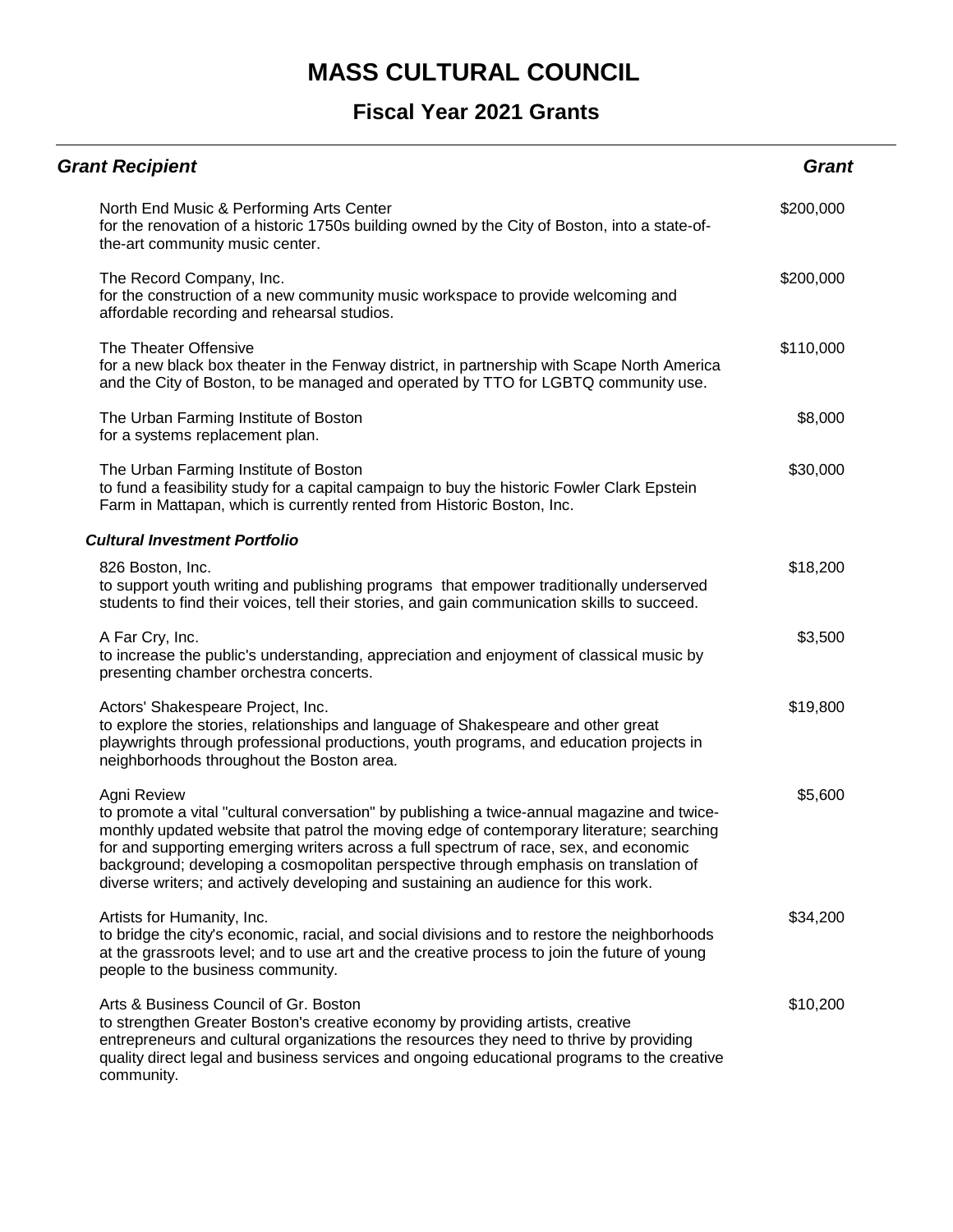| <b>Grant Recipient</b>                                                                                                                                                                                                                                                                                                                                                                              | <b>Grant</b> |
|-----------------------------------------------------------------------------------------------------------------------------------------------------------------------------------------------------------------------------------------------------------------------------------------------------------------------------------------------------------------------------------------------------|--------------|
| ArtsBoston, Inc.<br>to promote the performing arts in Greater Boston by increasing the capacity of performing<br>arts organizations to market their performances and grow their audiences; serving as a<br>collective, powerful voice for the arts and its audiences; and providing innovative and user-<br>friendly discount ticketing programs that nurture an engaged and diverse arts audience. | \$22,400     |
| Asian American Resource Workshop<br>to support the 2020 Boston Asian American Film Festival (BAAFF), the largest Asian<br>American Film Festival in New England, in its 12th year.                                                                                                                                                                                                                  | \$2,500      |
| <b>Back Bay Chorale</b><br>to perform great choral music that inspires our audiences, challenges the members, and is<br>prepared with a commitment to excellence.                                                                                                                                                                                                                                   | \$7,100      |
| BalletRox, Inc.<br>to engage and challenge the Boston urban community by: performing contemporary and<br>classical ballets using dancers from many different cultural backgrounds and by developing<br>young artistic talent in urban areas through our scholarship program and community dance<br>program.                                                                                         | \$6,300      |
| BAMS Fest, Inc.<br>to support the annual BAMS Festival Happening virtually, a festival that aims to cement<br>Boston's Black cultural life while serving as a platform for creative entrepreneurs to connect<br>with a regional audience.                                                                                                                                                           | \$2,500      |
| Bay State Performing Arts, Inc.<br>to perform a diverse choral repertoire to the highest standard of excellence while building<br>bridges of understanding to all people.                                                                                                                                                                                                                           | \$14,600     |
| The Boch Center<br>to honor all aspects of the performing arts, present the finest cultural attractions and evoke<br>a greater awareness of how integral a role the performing arts play in the education of our<br>youth; we maintain the belief that the arts make and keep us a civilized nation.                                                                                                | \$60,000     |
| Boston Ballet, Inc.<br>to promote excellence in and lead the field of classical dance through professional<br>performances, community programs, and studio classes serving a diverse regional<br>constituency.                                                                                                                                                                                      | \$60,000     |
| Boston Baroque, Inc.<br>to produce world-class period-instrument performances and recordings of the orchestral,<br>choral and operatic music of the Baroque and Classical periods; reaching local, national,<br>and international audiences with concerts, touring, recordings, and radio broadcasts.                                                                                               | \$19,400     |
| Boston by Foot, Inc.<br>to inspire locals and visitors to discover and appreciate the diverse stories of Boston by<br>exploring the cityscape together.                                                                                                                                                                                                                                             | \$6,300      |
| The Boston Camerata, Inc.<br>for live, historically informed, professional performances of European and American music<br>of the Medieval, Renaissance and Baroque eras; study and research into musical sources<br>of the past; sound recordings and media projects; and community outreach and musical<br>education.                                                                              | \$6,600      |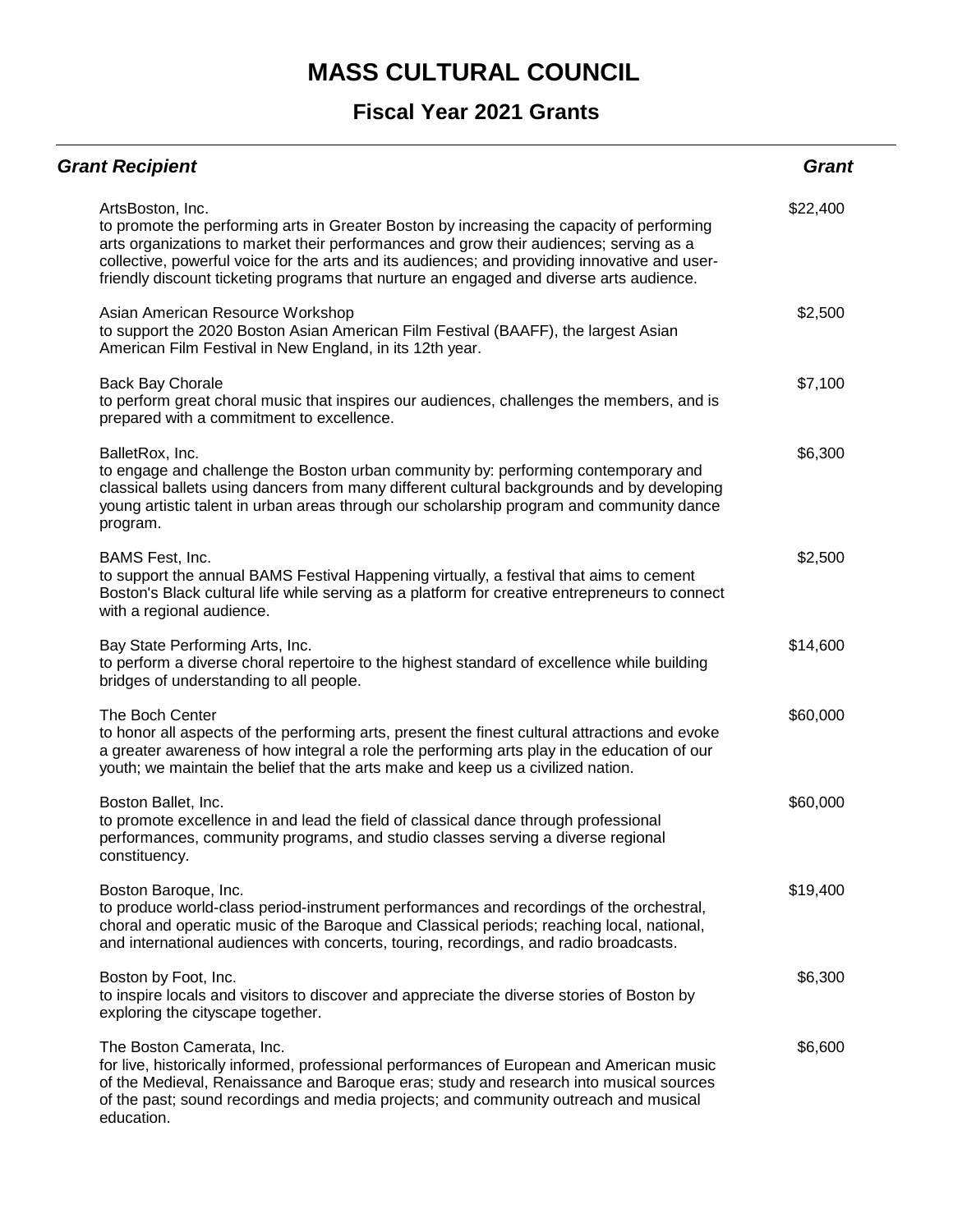| <b>Grant Recipient</b>                                                                                                                                                                                                                                                                                                                           | <b>Grant</b> |
|--------------------------------------------------------------------------------------------------------------------------------------------------------------------------------------------------------------------------------------------------------------------------------------------------------------------------------------------------|--------------|
| Boston Center for the Arts, Inc.<br>to support working artists to create, perform, and exhibit new works; build new audiences;<br>and connect arts to community.                                                                                                                                                                                 | \$29,600     |
| Boston Children's Chorus, Inc.<br>to maximize the power of music to create social change in the areas of youth development,<br>social healing and community building.                                                                                                                                                                            | \$23,500     |
| <b>Boston Children's Museum</b><br>to serve a culturally and economically diverse audience with playful exhibitions and<br>programs that provide thought-provoking interactions with real objects in the areas of<br>cultural understanding, science, and the performing arts.                                                                   | \$60,000     |
| Boston City Singers, Inc.<br>to provide comprehensive music training to children and youth in Boston's disadvantaged,<br>inner city and neighboring communities and to help members develop stronger leadership<br>and teamwork skills, experience the power of self-esteem and self-discipline, and enjoy the<br>beauty of artistic expression. | \$11,300     |
| Boston Conservatory at Berklee<br>to train exceptional young performing artists for careers that enrich and transform the<br>human experience using skills, creativity, and courage nourished in a vibrant,<br>multidisciplinary community of musicians, dancers, and actors.                                                                    | \$30,000     |
| Boston Cyberarts, Inc.<br>to exhibit and promote the media and digital arts of Boston, New England and the world to<br>audiences in the New England region and beyond and by doing so, helping to promote a<br>sense of media and digital literacy, locally and regionally.                                                                      | \$4,500      |
| <b>Boston Dance Alliance</b><br>to build capacity for dance by identifying and creating shared resources, information, and<br>productive partnerships to help dance flourish across the Boston metropolitan area and the<br>New England region.                                                                                                  | \$4,600      |
| Boston Harbor Now, Inc.<br>for a project to expand free and equitable access cultural programming led by artists of<br>color in greater Boston.                                                                                                                                                                                                  | \$1,000      |
| Boston Landmarks Orchestra, Inc.<br>to support free summer orchestral concerts.                                                                                                                                                                                                                                                                  | \$18,400     |
| Boston Latino Intl. Film Festival<br>to support a five-day virtual film festival presenting the best films from US Latino, Latin<br>American, and Spanish filmmakers to the film-going audiences in Boston.                                                                                                                                      | \$2,500      |
| Boston Lyric Opera Company, Inc.<br>to build curiosity, enthusiasm, and support for opera, by creating musically and theatrically<br>compelling productions of a diverse repertoire; events; and educational resources, for our<br>community and beyond.                                                                                         | \$54,100     |
| Boston Philharmonic Orchestra, Inc.<br>to engage audiences in "passionate music-making without boundaries" and to transform the<br>community through its participation in classical music.                                                                                                                                                       | \$30,100     |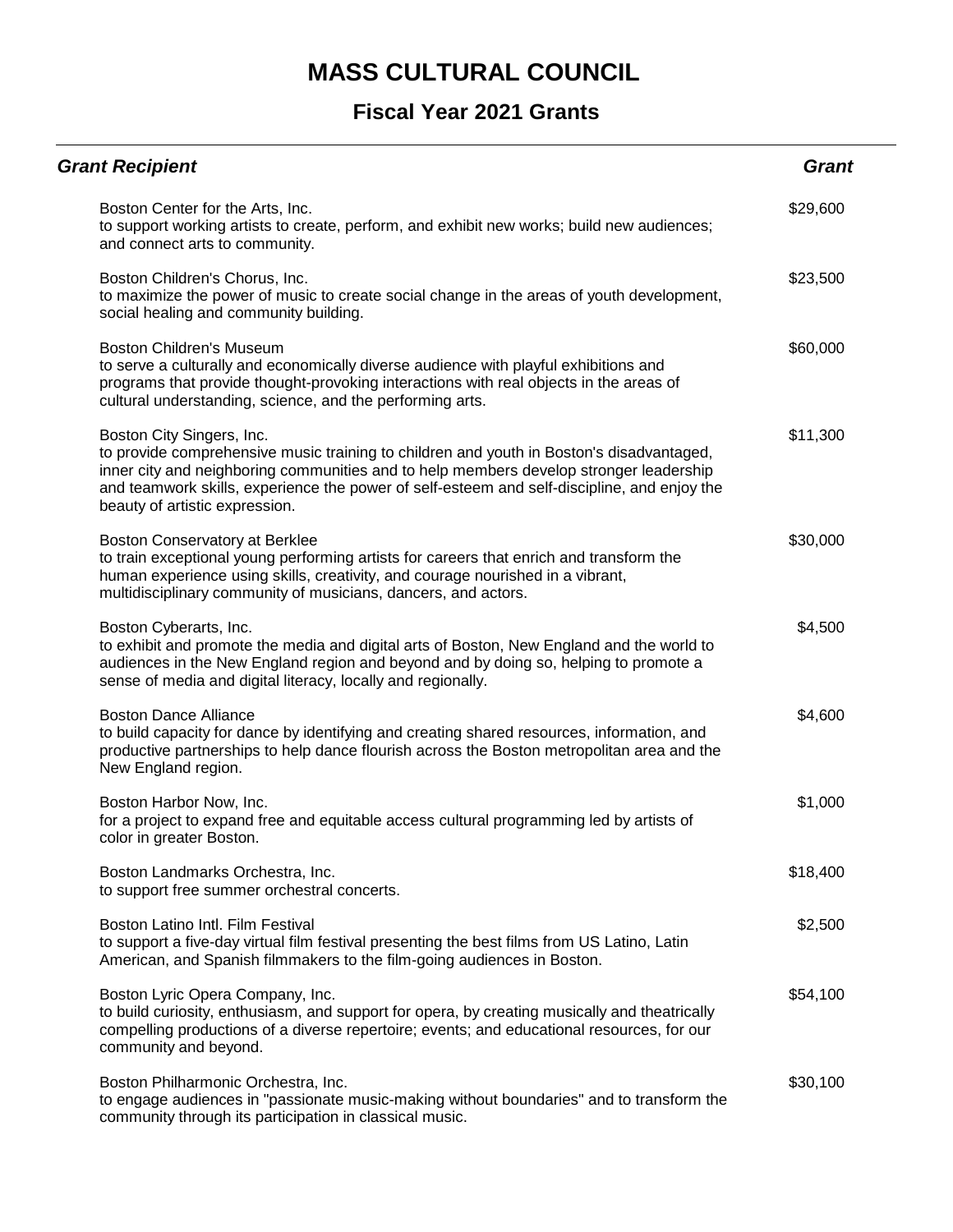| <b>Grant Recipient</b>                                                                                                                                                                                                                                                                                                                                                 | <b>Grant</b> |
|------------------------------------------------------------------------------------------------------------------------------------------------------------------------------------------------------------------------------------------------------------------------------------------------------------------------------------------------------------------------|--------------|
| Boston Singers' Resource, Inc.<br>to support a project to connects local composers with singers to create and produce new<br>music.                                                                                                                                                                                                                                    | \$2,500      |
| Boston Symphony Orchestra, Inc.<br>to foster and maintain an organization dedicated to the making of music consonant with the<br>highest aspirations of the musical art, creating performances and providing educational and<br>training programs at the highest level of excellence.                                                                                  | \$60,000     |
| Boston Youth Symphony Orchestras, Inc.<br>to encourage artistic excellence by providing high quality orchestral training and<br>performance opportunities to musicians, grade K-12, and making our programs accessible<br>to underrepresented youth.                                                                                                                   | \$28,400     |
| BRAIN Arts, Inc.<br>to support a project to create a mural at 1500 Dorchester Avenue                                                                                                                                                                                                                                                                                   | \$2,500      |
| The Cantata Singers, Inc.<br>to share with the community the power of music to enrich the human spirit through works<br>old and new, familiar and unfamiliar.                                                                                                                                                                                                          | \$10,900     |
| Celebrity Series of Boston, Inc.<br>to present performing artists who inspire and enrich the community.                                                                                                                                                                                                                                                                | \$48,700     |
| The Center for Independent Documentary<br>to produce and distribute social issue media in partnership with independent filmmakers.                                                                                                                                                                                                                                     | \$29,900     |
| Chameleon Arts Ensemble of Boston, Inc.<br>to present chamber music representing a wide range of repertoire, including standard,<br>previously neglected, and contemporary works; to inspire interest and excellence in the arts;<br>and to enhance the cultural life of the Boston area.                                                                              | \$4,900      |
| Charlestown Working Theater, Inc.<br>to make the theatrical experience a vital part of the cultural life of Charlestown and Greater<br>Boston by offering audiences and participants new visions and understandings of the world<br>around us, and by combining professional artistry with community spirit, seeking to engage,<br>entertain, inform, and inspire.     | \$4,500      |
| Civic Symphony Orchestra of Boston<br>to provide rich orchestral training and experience under competent direction for advanced<br>music students, music teachers, and highly-skilled amateurs; to showcase contemporary<br>works with a focus on American composers; and to encourage a diverse audience through<br>moderately priced tickets.                        | \$5,100      |
| Commonwealth Shakespeare Company, Inc.<br>to present plays of the highest artistic caliber that celebrate ideas and language to create<br>dialogue around compelling issues of our time.                                                                                                                                                                               | \$17,400     |
| Community Music Center of Boston, Inc.<br>to provide music education and related services to diverse constituencies throughout<br>Greater Boston, with an emphasis on reaching children, teens and adults who are unlikely<br>to receive instruction from private teachers or conservatories, particularly those from<br>traditionally underserved city neighborhoods. | \$27,500     |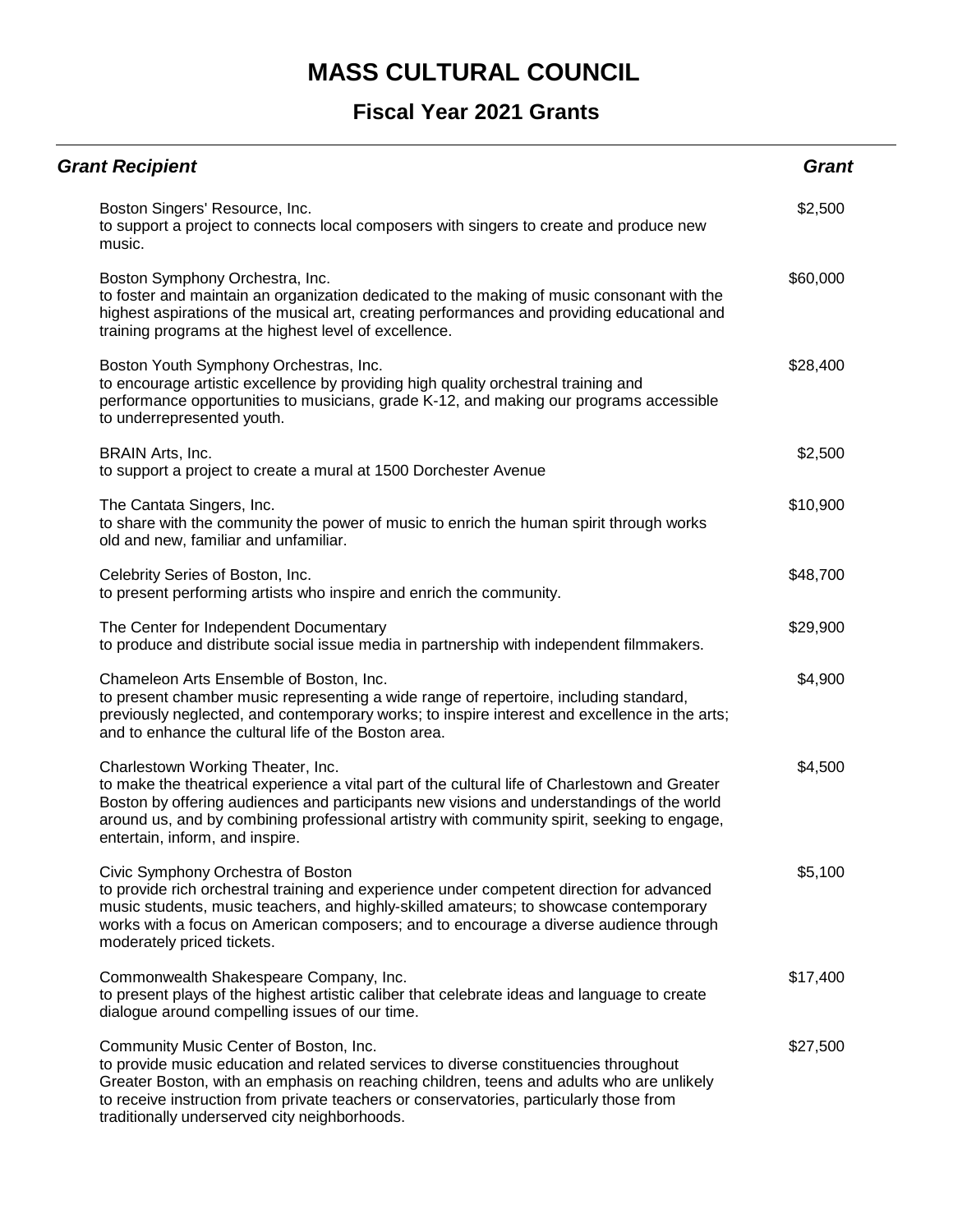| <b>Grant Recipient</b>                                                                                                                                                                                                                                                                                                                                                                                                           | <b>Grant</b> |
|----------------------------------------------------------------------------------------------------------------------------------------------------------------------------------------------------------------------------------------------------------------------------------------------------------------------------------------------------------------------------------------------------------------------------------|--------------|
| Company One, Inc.<br>to be a source of Boston's best creative ideas, inspired collaborations and passionate<br>energies, while primarily serving the artistic needs of Boston's diverse population under the<br>age of thirty-five.                                                                                                                                                                                              | \$11,800     |
| Coro Allegro, Inc.<br>to promote, augment, and enliven the choral tradition through exemplary performances<br>prepared and offered in an openly welcoming and affirming environment.                                                                                                                                                                                                                                             | \$6,300      |
| Dorchester Community Ctr. for Visual Art<br>to empower children, teens, and adults to think and work visually by making visual arts<br>education available in Dorchester; to unite diverse groups in Dorchester around art making;<br>and to build meaningful connections between the Dorchester community and urban cultural<br>institutions.                                                                                   | \$4,500      |
| The Eliot School of Fine & Applied Arts<br>to provide opportunities for people of all ages from Jamaica Plain and surrounding<br>communities to develop their skills, creativity, and self-expression through training in the<br>fine and applied arts.                                                                                                                                                                          | \$17,600     |
| Emerson Contemporary at Emerson College<br>to support an experiential exhibition "Georgie Friedman: Hurricane Lost," a nine-channel,<br>sculptural video installation that references extreme weather phenomena and visualizes the<br>effects of our changing climate.                                                                                                                                                           | \$2,500      |
| Emmanuel Music, Inc.<br>to present concerts of the highest artistic standards for the community; to present a varied<br>repertoire with a commitment to musical values, artistic and spiritual creativity, and social<br>responsibility; and to provide talented emerging and established musicians with a milieu in<br>which to perform and perfect their art.                                                                  | \$12,800     |
| The Esplanade Association, Inc.<br>to support GroundBeat, free Riverfront Music Series on the Esplanade, showcaseing a<br>diverse set of performers and musical styles to promote DEIA progress and excellence in<br>local live arts.                                                                                                                                                                                            | \$2,500      |
| Fort Point Arts Community, Inc.<br>to promote the work of Fort Point Channel neighborhood artists; to preserve the artists'<br>community in the Fort Point Channel neighborhood; to promote and support studio space<br>development when possible; and to increase the visibility of FPAC artists.                                                                                                                               | \$6,500      |
| From The Top, Inc.<br>to celebrate the power of music in the hands of extraordinary young people through our<br>radio show, live events, online media, scholarship, and leadership and outreach programs.                                                                                                                                                                                                                        | \$32,100     |
| Isabella Stewart Gardner Museum, Inc.<br>to bring to life and preserve the rich historic collection; to cultivate talent in the pursuit of<br>knowledge and acts of creation in the arts and humanities; to support artists, landscape<br>architects, musicians, scholars and students; and, to engage local and global audiences in<br>a sanctuary of beauty and the arts where deeply personal and communal adventures unfold. | \$60,000     |
| Girls Rock Campaign Boston<br>to support a new virtual program to teach youth and adults to collaboratively create and<br>produce music from home.                                                                                                                                                                                                                                                                               | \$2,500      |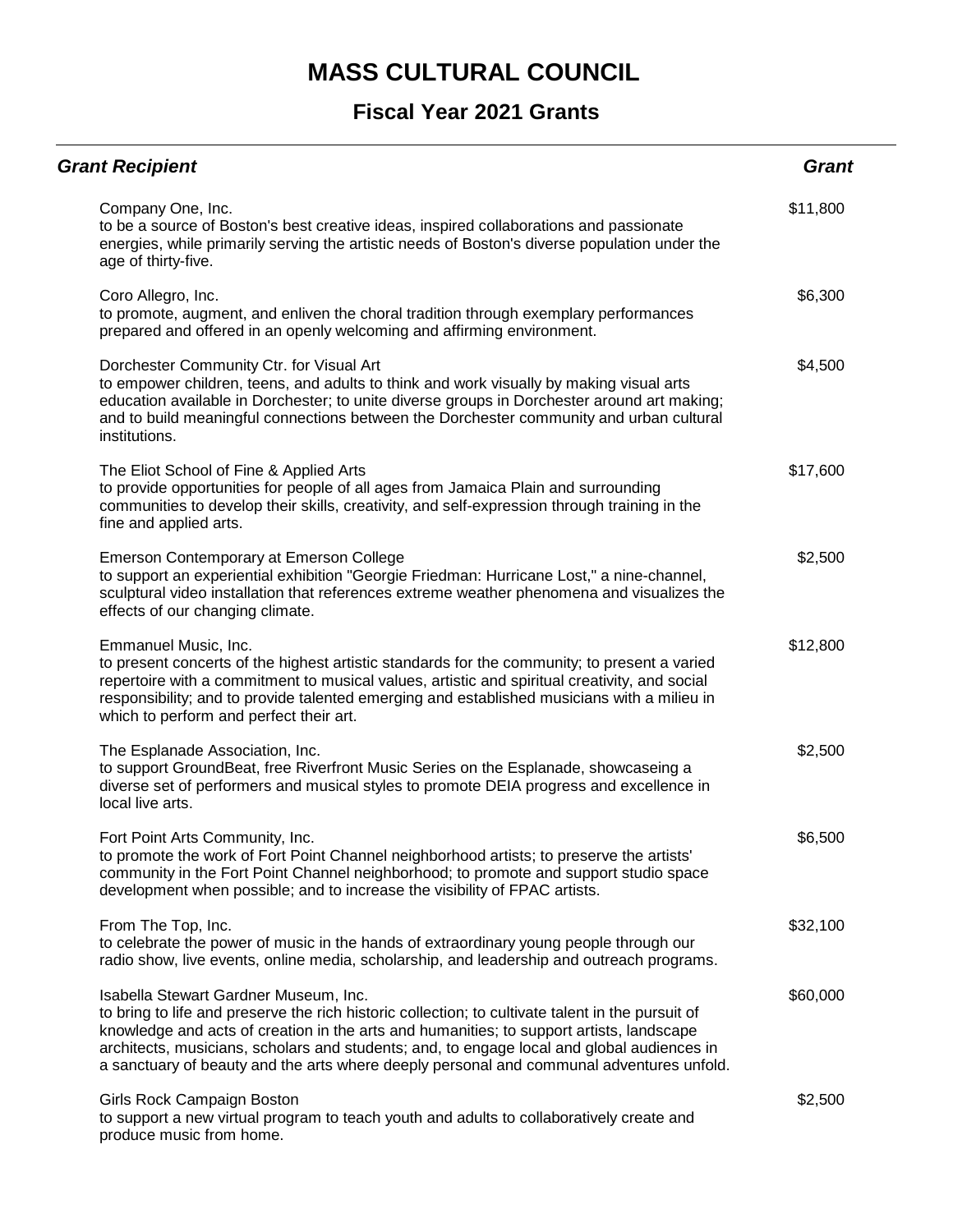| <b>Grant Recipient</b>                                                                                                                                                                                                                                                                                                                                                                                                                                                        | <b>Grant</b> |
|-------------------------------------------------------------------------------------------------------------------------------------------------------------------------------------------------------------------------------------------------------------------------------------------------------------------------------------------------------------------------------------------------------------------------------------------------------------------------------|--------------|
| Grub Street, Inc.<br>to build a writing community which supports the development of writers, nurtures readers<br>and arts audiences, and provides educational opportunities for people of all ages and<br>backgrounds.                                                                                                                                                                                                                                                        | \$24,200     |
| The Handel and Haydn Society<br>to present Baroque and Classical music at the highest levels of artistic excellence; to share<br>that music with as large and diverse an audience as possible; and to provide enriching and<br>in-depth music education to children in underserved communities.                                                                                                                                                                               | \$41,200     |
| <b>Hibernian Hall</b><br>to support the 2021 iteration of the successful Online Playwriting Lab, a 6-week workshop<br>for emerging playwrights with instruction, coaching, critique and opportunity to produce a<br>staged reading at end of project.                                                                                                                                                                                                                         | \$2,500      |
| <b>Historic New England</b><br>to help Historic New England serve the public by preserving and presenting New England<br>heritage.                                                                                                                                                                                                                                                                                                                                            | \$60,000     |
| The History Project, Inc.<br>to provide a forum for educating members of the general public about lesbians, gay men,<br>bisexuals, and transgender people in Massachusetts; to establish a research collection of<br>archival materials and a repository for them; to make these materials available through<br>exhibitions, publications, and other projects; and to work with LGBT organizations on<br>documenting and preserving a record of their organizational history. | \$4,500      |
| Huntington Theatre Company, Inc.<br>to bring world-class theatre to Boston audiences, maintain a leadership role in the national<br>regional theatre movement, and connect more fully to the community through a wide range<br>of education and outreach activities.                                                                                                                                                                                                          | \$60,000     |
| The Hyde Square Task Force, Inc.<br>to support a project to develop health and safety protocols to bring our core Jóvenes en<br>Acción/Youth in Action (JEA) program and our Boston's Latin Quarter cultural programming<br>back to in-person implementation.                                                                                                                                                                                                                 | \$2,500      |
| Inquilinos Boricuas en Acción, Inc.<br>to present the diversity of Latino and Latin American cultural expression through<br>performances, festivals, exhibits, residencies and classes in music, corporal movement and<br>visual arts.                                                                                                                                                                                                                                        | \$13,200     |
| Institute for Human Centered Design<br>to promote accessibility and universal design through such activities as education<br>programs, technical assistance, training, publication, and design advocacy.                                                                                                                                                                                                                                                                      | \$22,500     |
| The Institute of Contemporary Art<br>to share the pleasures of reflection, inspiration, provocation, and imagination that<br>contemporary art offers through public access to art, artists and the creative process.                                                                                                                                                                                                                                                          | \$60,000     |
| JazzBoston, Inc.<br>to create and stream a high-quality live jazz concert on International Jazz Day from Fraser<br>Performance Studio in Brighton, MA - enabling our virtual audience and live musicians to<br>celebrate safely.                                                                                                                                                                                                                                              | \$2,500      |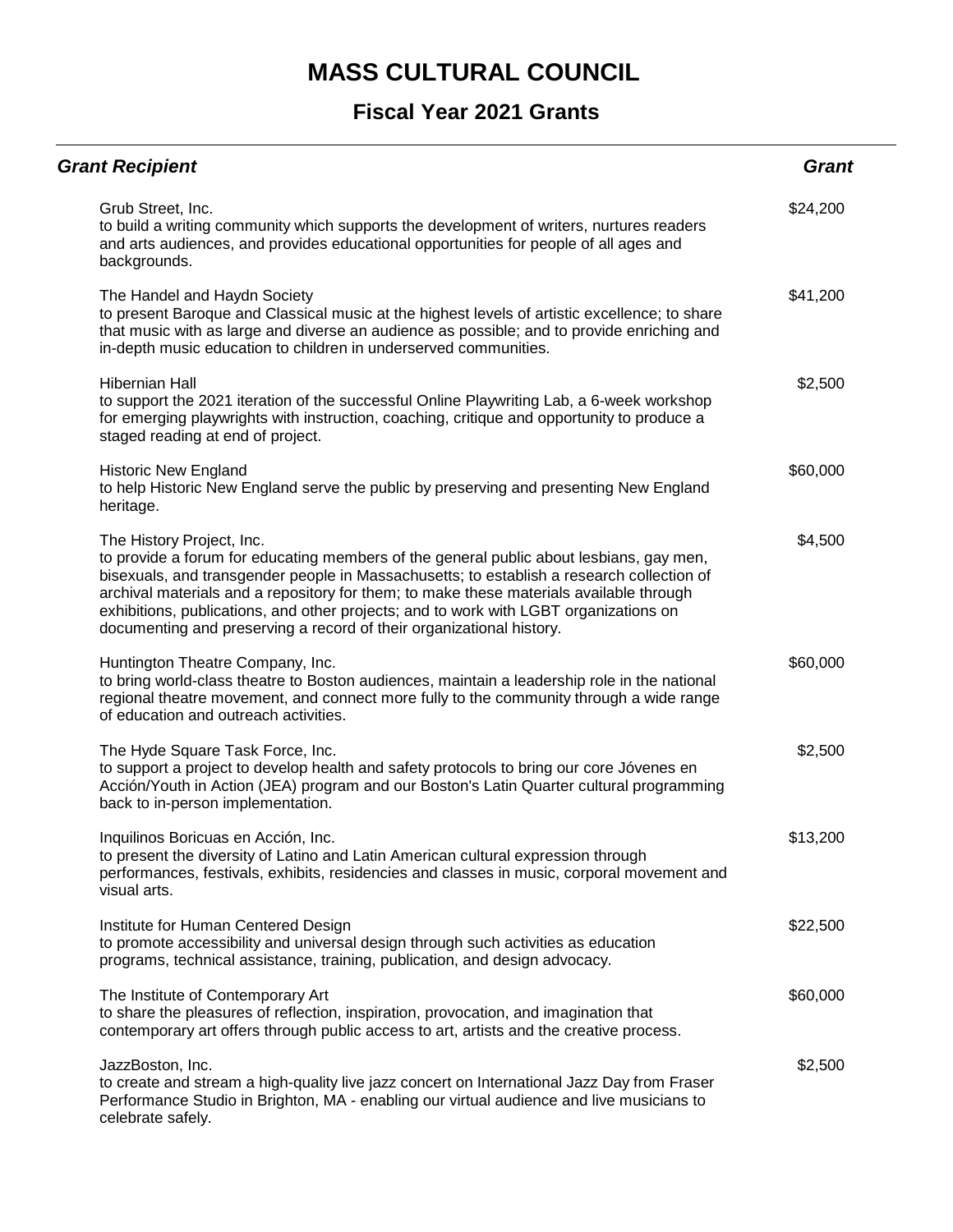| <b>Grant Recipient</b>                                                                                                                                                                                                                                                                          | <b>Grant</b> |
|-------------------------------------------------------------------------------------------------------------------------------------------------------------------------------------------------------------------------------------------------------------------------------------------------|--------------|
| <b>William Joiner Center</b><br>to promote, encourage and disseminate literary, artistic and cultural expression of the<br>subjects of war and social consequences, political violence and social justice.                                                                                      | \$10,900     |
| Rose F. Kennedy Greenway Conservancy<br>To support an exhibition of commissioned works by Daniel Gordon encompassing<br>photography, sculpture, a mural, and graphic elements applied to park infrastructure,<br>spanning the entire 1.5 miles of the Rose Kennedy Greenway in downtown Boston. | \$2,500      |
| John F. Kennedy Library Foundation, Inc.<br>to inspire public service, civic responsibility, civil rights, scientific discovery, and creative<br>cultural pursuits by preserving and promoting the legacy of President John F. Kennedy.                                                         | \$3,500      |
| Longwood Symphony Orchestra, Inc.<br>to perform symphonic concerts of musical diversity and excellence, while supporting health-<br>related nonprofit organizations through public performances.                                                                                                | \$7,000      |
| Lyric Stage Company of Boston, Inc.<br>to produce a varied season of theatrical productions that entertain, challenge, and inspire<br>audiences.                                                                                                                                                | \$24,700     |
| The Massachusetts Historical Society<br>to collect, preserve, makes accessible, and communicate manuscripts and other materials<br>that promote the study of the history of Massachusetts and the nation.                                                                                       | \$44,600     |
| Massachusetts Poetry Outreach Project<br>to support the Massachusetts Poetry Festival in Salem, Massachusetts.                                                                                                                                                                                  | \$2,500      |
| <b>MassArt Art Museum</b><br>to present exhibitions, lectures, and symposia by contemporary artists, curators, scholars,<br>and designers.                                                                                                                                                      | \$12,300     |
| Medicine Wheel Productions, Inc.<br>to bring renowned artists from all disciplines together with people of different cultures to<br>create high-quality public art through which they explore and share issues of their individual<br>and collective experiences.                               | \$9,600      |
| Metropolitan Chorale of Brookline<br>to unite singers who share the joy of learning and performing a challenging traditional and<br>contemporary repertoire, and to support the growth of music in our community.                                                                               | \$4,500      |
| Metropolitan Wind Symphony, Inc.<br>to provide opportunities for Massachusetts musicians to rehearse and perform traditional<br>and contemporary wind literature in a stimulating and educational atmosphere for diverse<br>Massachusetts audiences.                                            | \$4,500      |
| Museum of African American History, Inc.<br>to preserve, conserve and interpret the contributions of people of African descent and those<br>who have found common cause with them in the struggle for liberty, dignity and justice for<br>all Americans.                                        | \$21,900     |
| Museum of Fine Arts, Boston<br>to house and preserve preeminent collections and serve a wide variety of people through<br>direct experiences with works of art; and to encourage inquiry and heighten appreciation of<br>the visual world.                                                      | \$60,000     |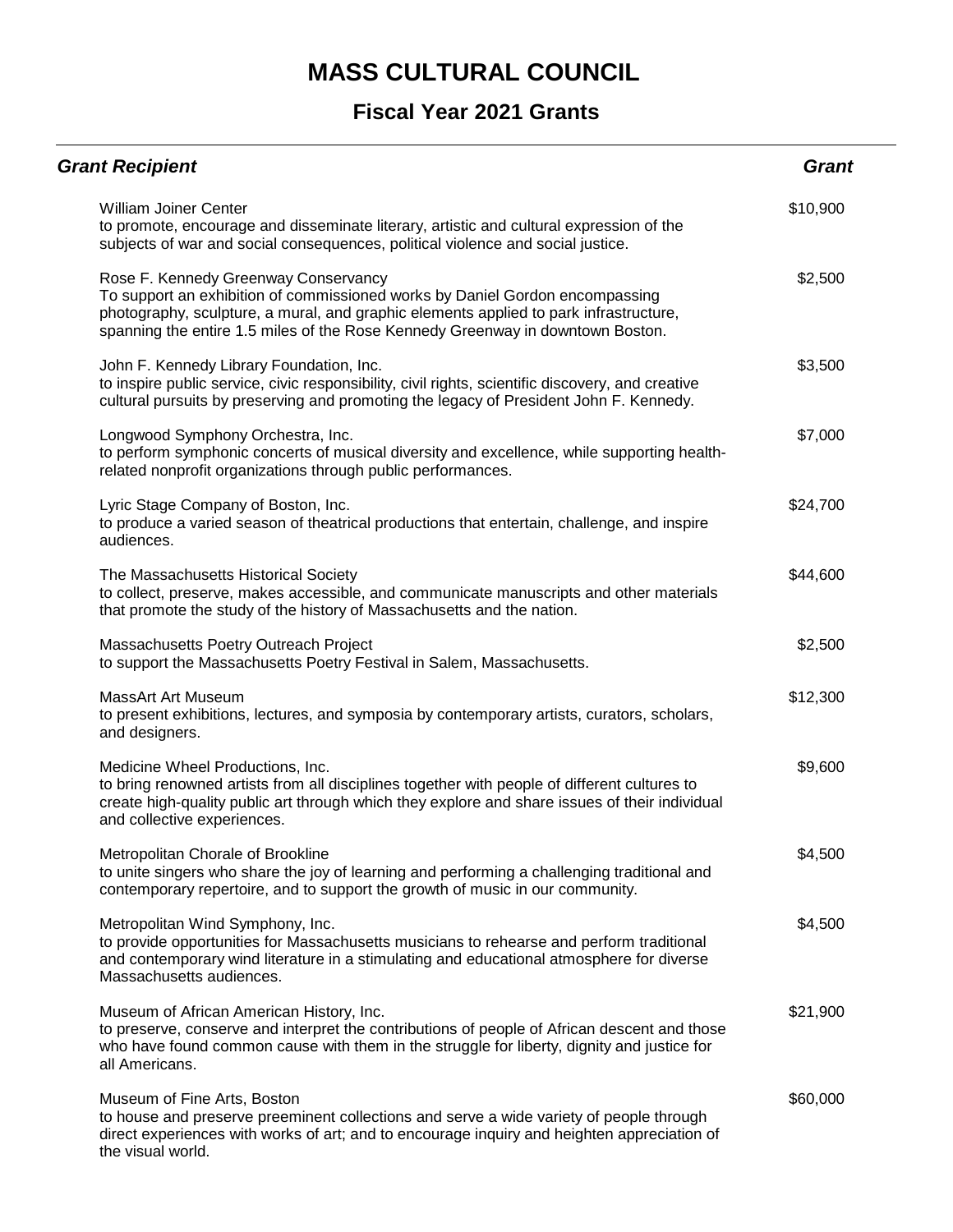| <b>Grant Recipient</b>                                                                                                                                                                                                                                                                                                                                                           | <b>Grant</b> |
|----------------------------------------------------------------------------------------------------------------------------------------------------------------------------------------------------------------------------------------------------------------------------------------------------------------------------------------------------------------------------------|--------------|
| Museum of Science<br>to inspire a lifelong love of science in everyone.                                                                                                                                                                                                                                                                                                          | \$60,000     |
| musiConnects<br>to support a project to expands opportunity for students in musiConnects' tuition-free,<br>Mattapan-based Residency Program by adapting the organization's unique curriculum to a<br>powerful digital learning platform.                                                                                                                                         | \$1,000      |
| New England Aquarium<br>to increase understanding of aquatic life and environments, to enable people to act to<br>conserve the world of water, and to provide leadership for the preservation and sustainable<br>use of aquatic resources; to Present, Promote, and Protect the world of water.                                                                                  | \$60,000     |
| New England Chamber Players<br>for a project presenting a free digital performance of classical chamber music for<br>woodwinds by underrepresented composers.                                                                                                                                                                                                                    | \$1,000      |
| New England Conservatory<br>to educate and train musicians of all ages from around the world, drawing on the talents of<br>a distinguished faculty; to instill the highest standards of excellence, nurturing individual<br>artistic sensibility and creative growth; and to ensure a central place for music in<br>contemporary society.                                        | \$30,000     |
| New England Historic Genealogical Soc.<br>to advance genealogical scholarship and develop the capabilities of both new and<br>experienced researchers of family history by collecting, preserving, interpreting, and<br>communicating -- in a variety of accessible formats -- reliable genealogical data with<br>emphasis on families and communities connected to New England. | \$60,000     |
| New England Philharmonic, Inc.<br>for the New England Philharmonic's distinctive concerts integrating works by living<br>composers and lesser known traditional pieces to educate and broaden audiences' musical<br>vocabulary.                                                                                                                                                  | \$4,500      |
| The New England Quarterly, Inc.<br>to encourage the study of New England's history and culture and, through quarterly<br>publication and related activities, to enlighten the public about their significance and<br>diversity.                                                                                                                                                  | \$5,100      |
| Non-Event, Inc.<br>to create original audio/visual works in two grand civic spaces: a piece by musician Kevin<br>Micka and filmmaker Wenhua Shi recorded in Boston City Hall, and musician Stan<br>Strickland performing in the Waterworks Museum.                                                                                                                               | \$2,500      |
| North Bennet Street School<br>to train students for careers in traditional trades that use hand skills in concert with evolving<br>technology, to preserve and advance craft traditions, and to promote greater appreciation of<br>craftsmanship.                                                                                                                                | \$45,800     |
| North End Music & Performing Arts Center<br>to support a virtual performance with music by Black Composers, performed by Black<br>Artists at locations along the Boston Black Heritage Trail.                                                                                                                                                                                    | \$2,500      |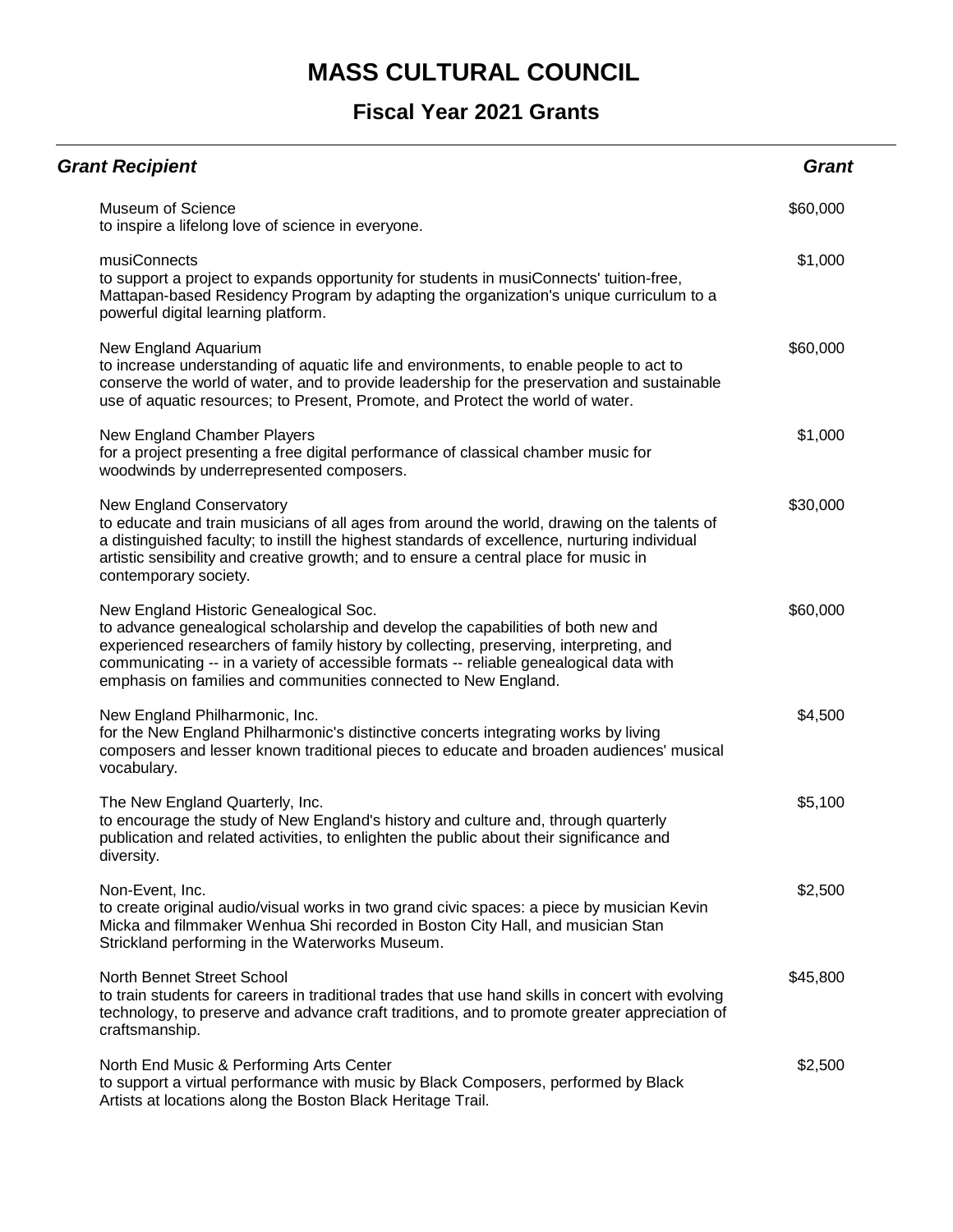| <b>Grant Recipient</b>                                                                                                                                                                                                                                                                                                                                                                                                                                    | <b>Grant</b> |
|-----------------------------------------------------------------------------------------------------------------------------------------------------------------------------------------------------------------------------------------------------------------------------------------------------------------------------------------------------------------------------------------------------------------------------------------------------------|--------------|
| Now and There, Inc.<br>to deliver thought-provoking, public art projects that advance new definitions of public art,<br>acculturate Boston to the cultural, social and economic benefits of art, and help define<br>Boston's essential public art identity.                                                                                                                                                                                               | \$3,500      |
| Nuestra Comunidad Development Corp.<br>for a project to create mobile murals by cis/trans women and non-binary BIPOC artists for<br>Sanative Summer Art Fest at Oasis @ Bartlet in Nubian Square.                                                                                                                                                                                                                                                         | \$2,500      |
| On with Living and Learning, Inc.<br>for a community based multimedia project which focuses on the roots and routes of<br>homelessness related to gentrification and the racial economic social injustices                                                                                                                                                                                                                                                | \$2,500      |
| Open Door Arts, Inc.<br>to promote access to the arts, culture, education, and community by, with, and for people<br>with various disabilities including sensory impairments, mental illness, developmental, and<br>learning disabilities.                                                                                                                                                                                                                | \$11,900     |
| Pao Arts Center<br>to bring together community members across generations to reclaim a critical piece of<br>Chinatown history and to create healthy families and vibrant communities.                                                                                                                                                                                                                                                                     | \$3,500      |
| Ploughshares<br>to promote significant literary works, primarily through the publication of the journal<br>PLOUGHSHARES, and to preserve literature as a social and cultural tradition.                                                                                                                                                                                                                                                                   | \$10,500     |
| Project STEP, Inc.<br>to address the historic under-representation of people of color in classical music, Project<br>STEP identifies, trains, educates and guides gifted young African-American and Latino<br>string players in greater Boston for careers as performers and teachers in classical music,<br>demonstrating to aspiring young musicians that the classical music profession is open to<br>them, regardless of racial or ethnic background. | \$11,800     |
| Public Displays of Motion<br>to support Postcards From the Front, a series of virtual and real postcards that combine<br>messages from front line responders and video dances of the intergenerational and diverse<br>performers of Public Displays of Motion- responding to our journey through                                                                                                                                                          | \$2,500      |
| Rehearsal for Life, Inc.<br>to use theater to foster imagination, self esteem and trust in young people; to engage youth<br>in the production of original musical theater for audiences of all ages; to promote<br>community by building bridges across geographic and socio-economic boundaries in<br>greater Boston.                                                                                                                                    | \$18,500     |
| Paul Revere Memorial Association<br>to preserve and interpret two of Boston's oldest homes by offering remarkable educational<br>experiences that are based on social history themes relevant to the site, neighborhood, and<br>Boston, 1680-today.                                                                                                                                                                                                       | \$15,700     |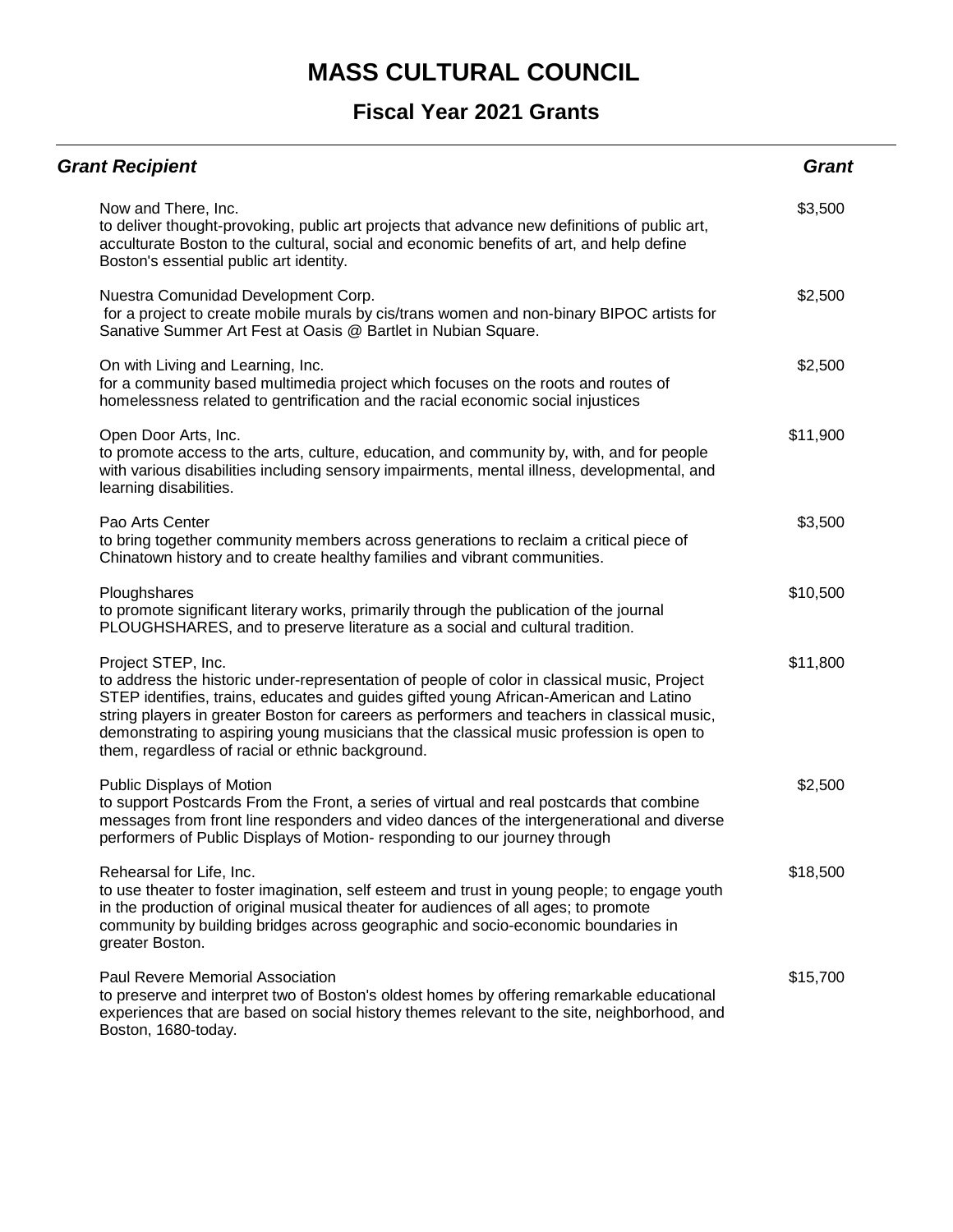| <b>Grant Recipient</b>                                                                                                                                                                                                                                                                                                                                                                                                   | <b>Grant</b> |
|--------------------------------------------------------------------------------------------------------------------------------------------------------------------------------------------------------------------------------------------------------------------------------------------------------------------------------------------------------------------------------------------------------------------------|--------------|
| Revolutionary Spaces, Inc.<br>to preserve the 1729 Old South Meeting House and its history as inspiring symbols of free<br>speech and democratic ideals; to sustain the building's tradition as an active community<br>meeting place for the free exchange of ideas; and to provide a place where people can<br>connect the issues of the past with the issues of today through educational programs and<br>exhibitions. | \$31,500     |
| Riverside Theatre Works, Inc.<br>to support an in-person program which provided children, ages 7-13, with a practical and<br>hands on experience in live theater and all aspects of a musical performance.                                                                                                                                                                                                               | \$2,500      |
| Salamander, Inc.<br>to affirm the power of the arts to illuminate our lives by bringing transformative, high-quality<br>writing to the informed general reader.                                                                                                                                                                                                                                                          | \$4,500      |
| The Silk Road Project, Inc.<br>to support a project designed to bring the cross-cultural music of the Silkroad Ensemble to<br>Massachusetts's Pioneer Valley and beyond, through a virtual performance scheduled on<br>April 29, 2021 and broadcast from UMASS.                                                                                                                                                          | \$2,500      |
| Sociedad Latina, Inc.<br>to celebrate Latino culture and heritage while working to end the destructive cycles of<br>poverty and lack of youth educational and professional opportunities within the community.                                                                                                                                                                                                           | \$21,700     |
| The Society of Arts and Crafts<br>to support excellence in craft by encouraging the creation, collection, and promotion of the<br>work of contemporary craft artists; and to educate and advance public appreciation of fine<br>craftsmanship in clay, glass, fiber, metal, mixed media, and wood.                                                                                                                       | \$16,300     |
| South Boston en Accion, Inc.<br>to support A Force for Unity, bringing together youth age 12-18 to explore, learn about, and<br>respond to their own and each other's cultural identities, and to social justice, culminating in<br>a public event showcasing expressive works in the visual and perf                                                                                                                    | \$2,500      |
| SpeakEasy Stage Company, Inc.<br>to stage Boston premieres, champion local talent, and connect Boston audiences and<br>artists through the production of relevant, intimate, and surprising theater.                                                                                                                                                                                                                     | \$21,000     |
| Spontaneous Celebrations, Inc.<br>to create and sustain a community cultural life that unites and empowers youth, families and<br>communities for change through the creative arts, to produce seasonal community<br>celebrations in the Jamaica Plain and Roxbury neighborhoods, and to maintain a diverse<br>community cultural center for all.                                                                        | \$6,800      |
| StageSource, Inc.<br>to provide leadership and services to advance the art of theatre in the Greater Boston<br>region.                                                                                                                                                                                                                                                                                                   | \$6,600      |
| The Theater Offensive<br>to present liberating art by, for, and about queer and trans people of color that transcends<br>artistic boundaries, celebrates cultural abundance, and dismantles oppression.                                                                                                                                                                                                                  | \$16,600     |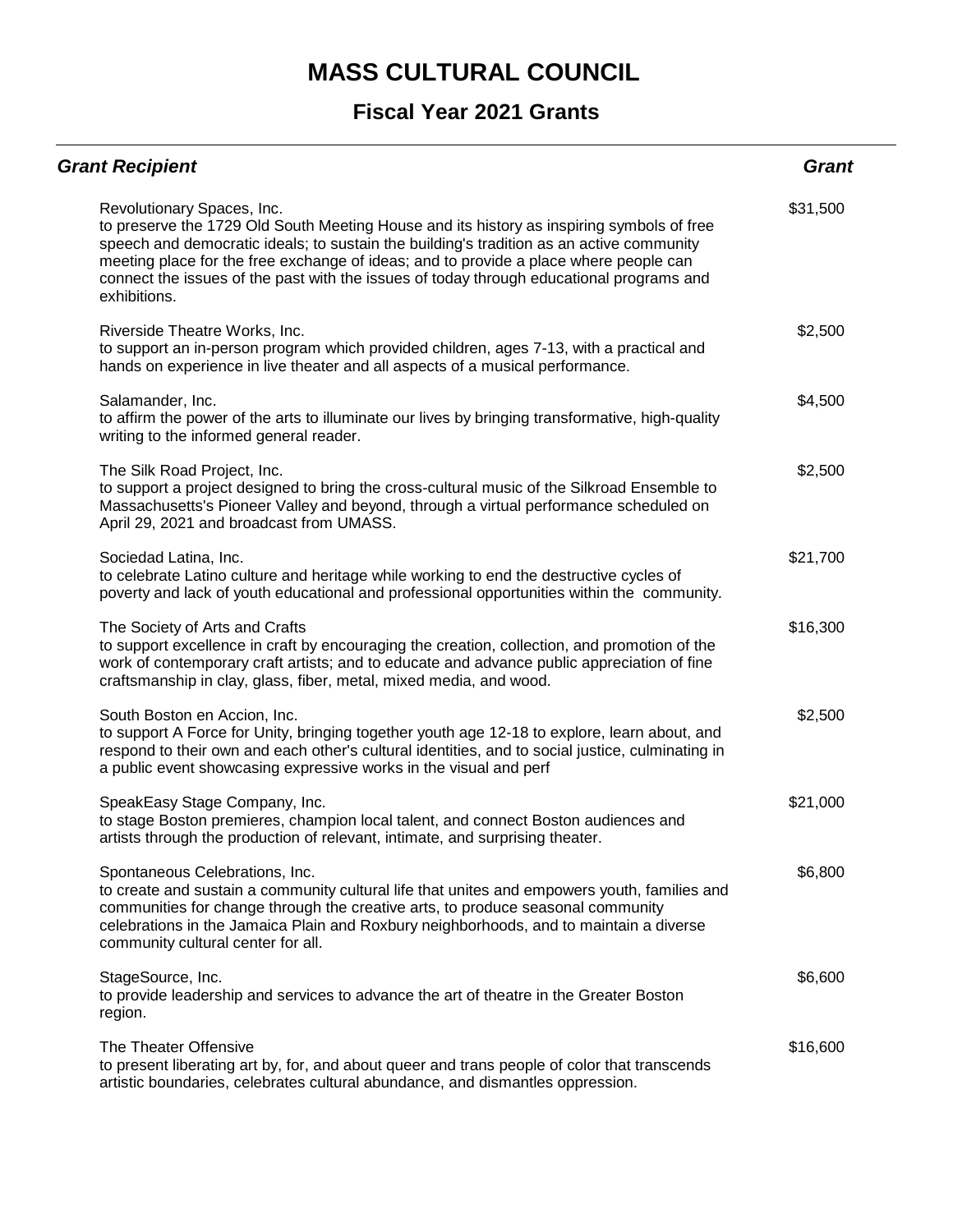| <b>Grant Recipient</b>                                                                                                                                                                                                                                                                                                                    | <b>Grant</b> |
|-------------------------------------------------------------------------------------------------------------------------------------------------------------------------------------------------------------------------------------------------------------------------------------------------------------------------------------------|--------------|
| Theatre Espresso, Inc.<br>to support the adaptation of Theatre Espresso's drama "Justice At War" to a virtual format,<br>to reach schools unable to host in-person performances, and to build capacity for adapting<br>future virtual programs.                                                                                           | \$2,500      |
| Tunefoolery Music, Inc.<br>to provide musicians in mental health recovery the opportunity to perform, gain musical<br>education and growth, provide other mental health consumers access to quality cultural<br>programming, and provide education to youth and the general public.                                                       | \$4,500      |
| Urbanity Dance, Inc.<br>to support engaging DEI consultants to spearhead virtual DEI training for Urbanity's board,<br>staff, teaching faculty, and Company dancers.                                                                                                                                                                      | \$2,500      |
| Urbano Project, Inc.<br>to bring together Boston youth together with professional artists to ignite social change<br>through participatory, transdisciplinary works of contemporary art that engage their<br>communities.                                                                                                                 | \$8,400      |
| USS Constitution Museum, Inc.<br>to engage all ages in the story of 'Old Ironsides' to spark excitement about maritime<br>heritage, naval service, and the American experience.                                                                                                                                                           | \$32,400     |
| <b>Wheelock Family Theatre</b><br>to provide high quality, affordable, professional theatre to children and families of diverse<br>background and physical ability and to reduce prejudice and increase access to the theatre<br>experience.                                                                                              | \$15,000     |
| The Writers' Room of Boston, Inc.<br>to promote the creation of literature by providing affordable, quiet, and secure workspace<br>for Boston area writers, while also stimulating broader public interest in literature through<br>the work produced in the Writers' Room and through free public readings and other literary<br>events. | \$4,500      |
| Young Audiences of Massachusetts, Inc.<br>to educate, inspire and empower the youth of Massachusetts through the arts by presenting<br>high-quality, diverse, multi-disciplinary, learning-focused arts programming to students<br>throughout the Commonwealth.                                                                           | \$13,600     |
| Zoo New England<br>to inspire people to protect and sustain the natural world for future generations by creating<br>fun and engaging experiences that integrate wildlife and conservation programs, research,<br>and education.                                                                                                           | \$60,000     |
| Zumix, Inc.<br>to channel the motivation generated by music and technology to develop focus, discipline,<br>and study skills in urban youth, a population at great risk of educational failure and<br>vocational marginality; and to build community through the arts in East Boston.                                                     | \$17,300     |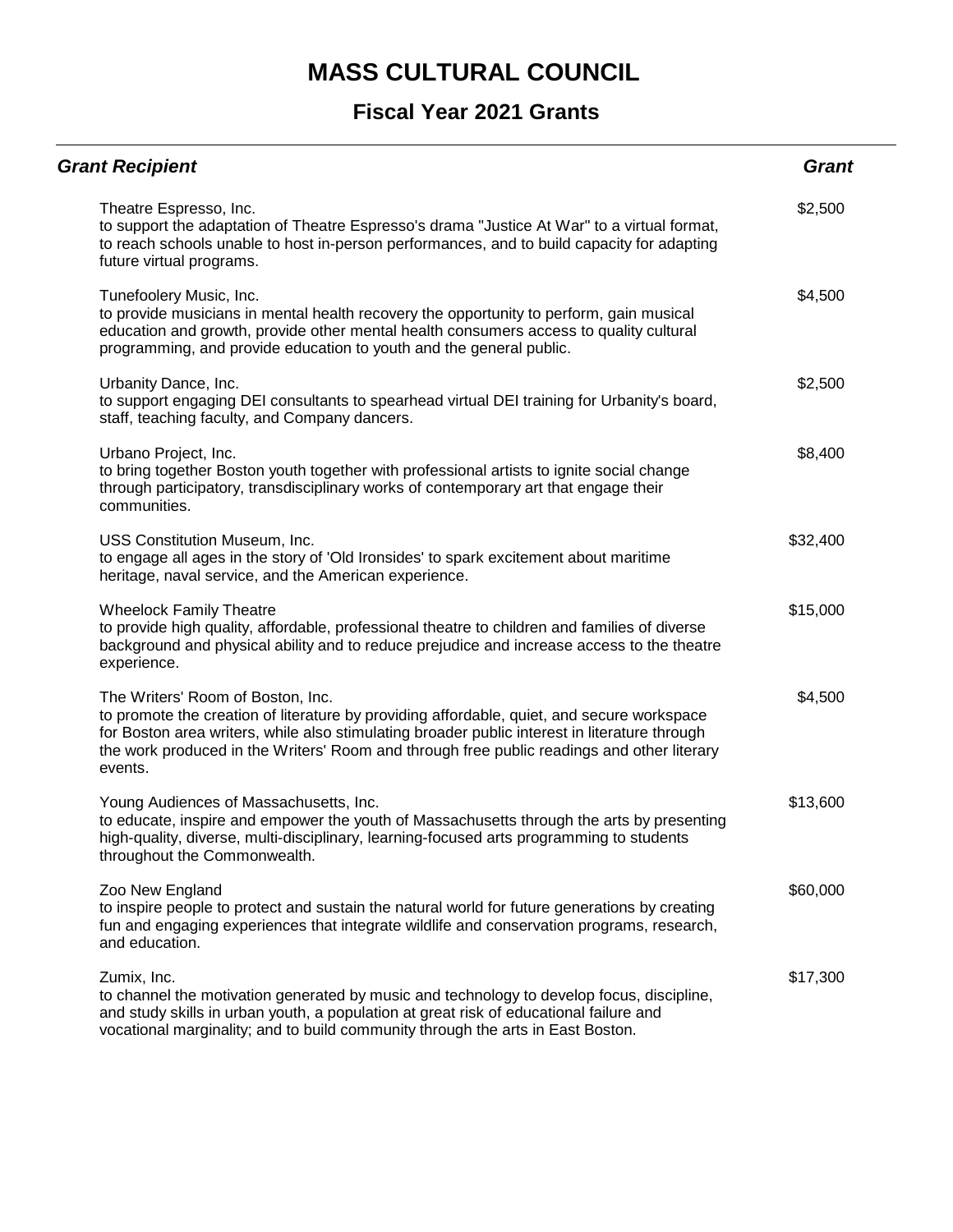| <b>Grant Recipient</b>                                                                                                                                                                                                                                                                                                          | Grant     |
|---------------------------------------------------------------------------------------------------------------------------------------------------------------------------------------------------------------------------------------------------------------------------------------------------------------------------------|-----------|
| <b>Cultural Organization Economic Recovery</b>                                                                                                                                                                                                                                                                                  |           |
| Art Resource Collaborative for Kids<br>for employee payroll and benefit costs or current mortgage payments, mortgage interest or<br>rent or utilities or general operations, as documented by the Contractor in the grant<br>application, to support recovery from the negative impact of the coronavirus/COVID-19<br>pandemic. | \$54,000  |
| Artists for Humanity, Inc.<br>for employee payroll and benefit costs, as documented by the Contractor in the grant<br>application, to support recovery from the negative impact of the coronavirus/COVID-19<br>pandemic.                                                                                                        | \$100,000 |
| Kaji Aso Studio, Inc.<br>for current mortgage payments, mortgage interest or rent, as documented by the Contractor<br>in the grant application, to support recovery from the negative impact of the<br>coronavirus/COVID-19 pandemic.                                                                                           | \$11,000  |
| Bay State Performing Arts, Inc.<br>for, as documented by the Contractor in the grant application, to support recovery from the<br>negative impact of the coronavirus/COVID-19 pandemic.                                                                                                                                         | \$100,000 |
| The Boch Center<br>for employee payroll and benefit costs, as documented by the Contractor in the grant<br>application, to support recovery from the negative impact of the coronavirus/COVID-19<br>pandemic.                                                                                                                   | \$100,000 |
| Boston Ballet, Inc.<br>for employee payroll and benefit costs or current mortgage payments, mortgage interest or<br>rent or utilities, as documented by the Contractor in the grant application, to support<br>recovery from the negative impact of the coronavirus/COVID-19 pandemic.                                          | \$100,000 |
| Boston Children's Chorus, Inc.<br>for employee payroll and benefit costs or current mortgage payments, mortgage interest or<br>rent or utilities, as documented by the Contractor in the grant application, to support<br>recovery from the negative impact of the coronavirus/COVID-19 pandemic.                               | \$100,000 |
| Boston City Singers, Inc.<br>for employee payroll and benefit costs, as documented by the Contractor in the grant<br>application, to support recovery from the negative impact of the coronavirus/COVID-19<br>pandemic.                                                                                                         | \$99,000  |
| Boston Lyric Opera Company, Inc.<br>for employee payroll and benefit costs, as documented by the Contractor in the grant<br>application, to support recovery from the negative impact of the coronavirus/COVID-19<br>pandemic.                                                                                                  | \$100,000 |
| Boston String Academy, Inc.<br>for current mortgage payments, mortgage interest or rent or general operations, as<br>documented by the Contractor in the grant application, to support recovery from the<br>negative impact of the coronavirus/COVID-19 pandemic.                                                               | \$10,000  |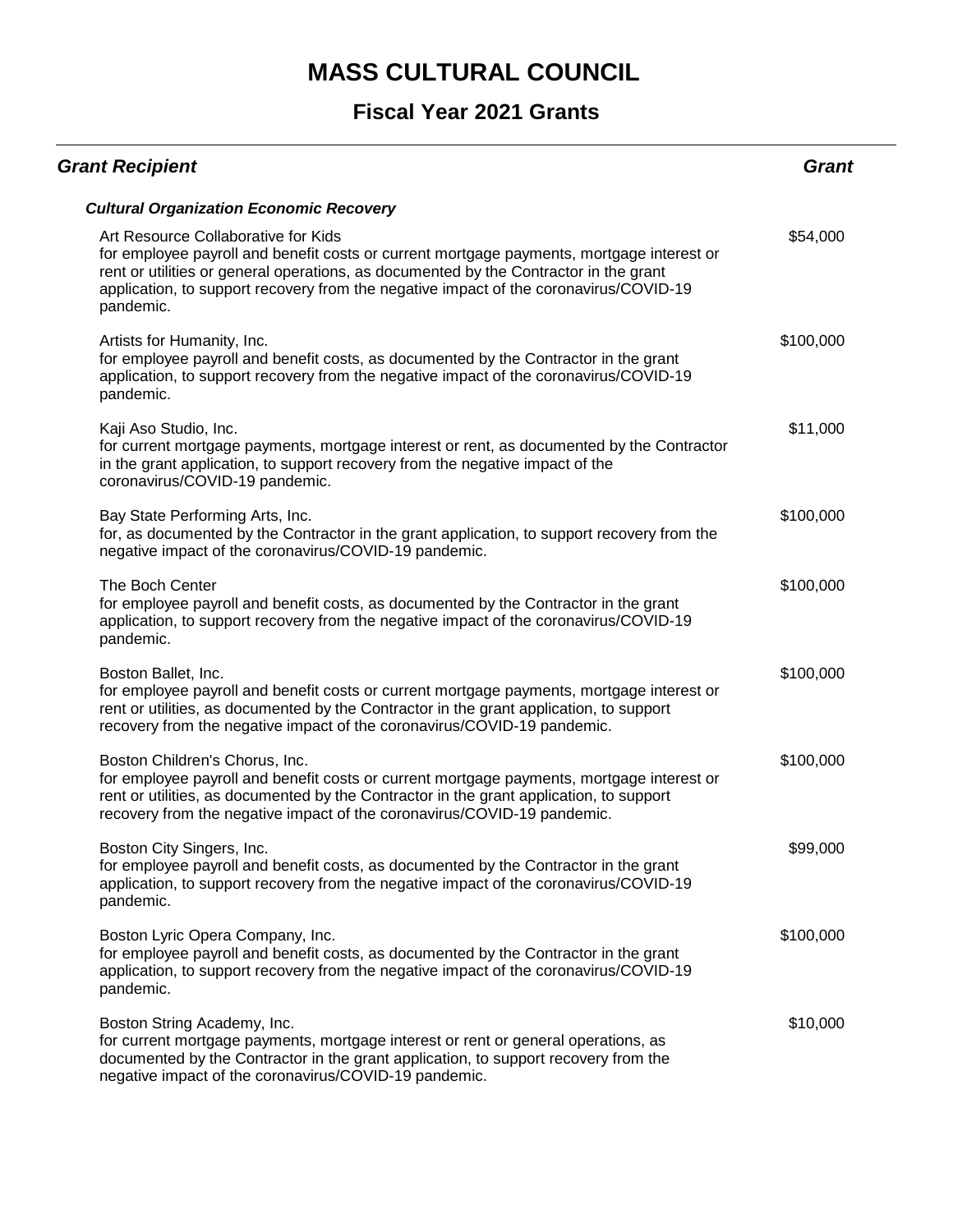| <b>Grant Recipient</b>                                                                                                                                                                                                                                                                                                         | Grant     |
|--------------------------------------------------------------------------------------------------------------------------------------------------------------------------------------------------------------------------------------------------------------------------------------------------------------------------------|-----------|
| Boston Symphony Orchestra, Inc.<br>for employee payroll and benefit costs or current mortgage payments, mortgage interest or<br>rent or interest on other debt obligations, as documented by the Contractor in the grant<br>application, to support recovery from the negative impact of the coronavirus/COVID-19<br>pandemic. | \$100,000 |
| BRAIN Arts, Inc.<br>for current mortgage payments, mortgage interest or rent, as documented by the Contractor<br>in the grant application, to support recovery from the negative impact of the<br>coronavirus/COVID-19 pandemic.                                                                                               | \$31,000  |
| <b>BSA Foundation</b><br>for employee payroll and benefit costs, as documented by the Contractor in the grant<br>application, to support recovery from the negative impact of the coronavirus/COVID-19<br>pandemic.                                                                                                            | \$100,000 |
| Celebrity Series of Boston, Inc.<br>for employee payroll and benefit costs or current mortgage payments, mortgage interest or<br>rent, as documented by the Contractor in the grant application, to support recovery from the<br>negative impact of the coronavirus/COVID-19 pandemic.                                         | \$100,000 |
| Coro Allegro, Inc.<br>for employee payroll and benefit costs or current mortgage payments, mortgage interest or<br>rent or utilities, as documented by the Contractor in the grant application, to support<br>recovery from the negative impact of the coronavirus/COVID-19 pandemic.                                          | \$31,000  |
| Design Museum Boston, Inc.<br>for employee payroll and benefit costs, as documented by the Contractor in the grant<br>application, to support recovery from the negative impact of the coronavirus/COVID-19<br>pandemic.                                                                                                       | \$100,000 |
| Dorchester Community Ctr. for Visual Art<br>for employee payroll and benefit costs or utilities or general operations, as documented by<br>the Contractor in the grant application, to support recovery from the negative impact of the<br>coronavirus/COVID-19 pandemic.                                                      | \$5,000   |
| The Eliot School of Fine & Applied Arts<br>for employee payroll and benefit costs, as documented by the Contractor in the grant<br>application, to support recovery from the negative impact of the coronavirus/COVID-19<br>pandemic.                                                                                          | \$84,000  |
| Girls Rock Campaign Boston<br>for employee payroll and benefit costs or current mortgage payments, mortgage interest or<br>rent or interest on other debt obligations, as documented by the Contractor in the grant<br>application, to support recovery from the negative impact of the coronavirus/COVID-19<br>pandemic.      | \$36,000  |
| The History Project, Inc.<br>for employee payroll and benefit costs or current mortgage payments, mortgage interest or<br>rent or general operations, as documented by the Contractor in the grant application, to<br>support recovery from the negative impact of the coronavirus/COVID-19 pandemic.                          | \$19,000  |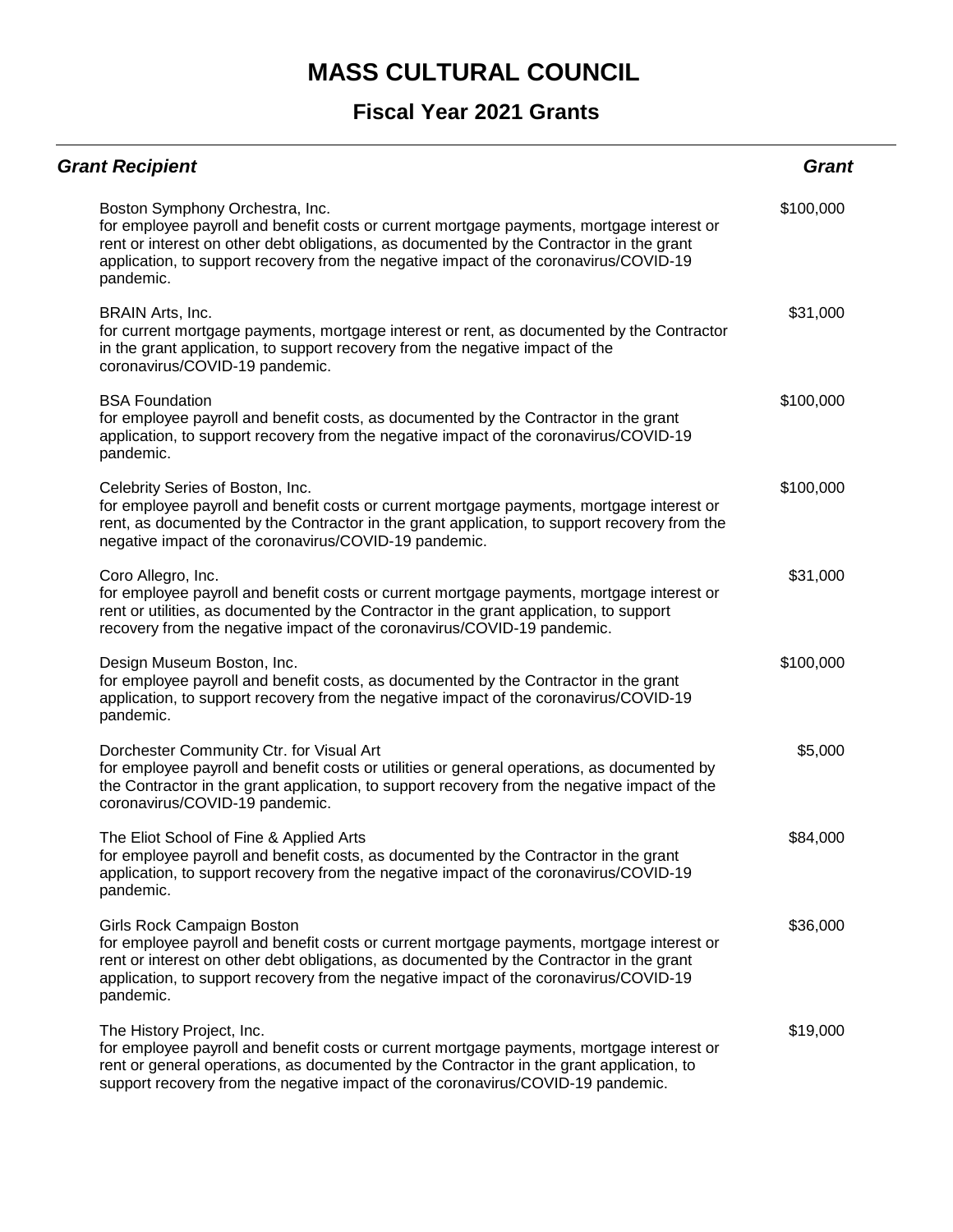| <b>Grant Recipient</b>                                                                                                                                                                                                                                                                                                                              | <b>Grant</b> |
|-----------------------------------------------------------------------------------------------------------------------------------------------------------------------------------------------------------------------------------------------------------------------------------------------------------------------------------------------------|--------------|
| Huntington Theatre Company, Inc.<br>for employee payroll and benefit costs, as documented by the Contractor in the grant<br>application, to support recovery from the negative impact of the coronavirus/COVID-19<br>pandemic.                                                                                                                      | \$100,000    |
| The Jar<br>for employee payroll and benefit costs or general operations, as documented by the<br>Contractor in the grant application, to support recovery from the negative impact of the<br>coronavirus/COVID-19 pandemic.                                                                                                                         | \$32,000     |
| Lyric Stage Company of Boston, Inc.<br>for employee payroll and benefit costs or current mortgage payments, mortgage interest or<br>rent or utilities, as documented by the Contractor in the grant application, to support<br>recovery from the negative impact of the coronavirus/COVID-19 pandemic.                                              | \$100,000    |
| Medicine Wheel Productions, Inc.<br>for employee payroll and benefit costs or current mortgage payments, mortgage interest or<br>rent, as documented by the Contractor in the grant application, to support recovery from the<br>negative impact of the coronavirus/COVID-19 pandemic.                                                              | \$100,000    |
| Museum of African American History, Inc.<br>for employee payroll and benefit costs, as documented by the Contractor in the grant<br>application, to support recovery from the negative impact of the coronavirus/COVID-19<br>pandemic.                                                                                                              | \$100,000    |
| Museum of Fine Arts, Boston<br>for utilities, as documented by the Contractor in the grant application, to support recovery<br>from the negative impact of the coronavirus/COVID-19 pandemic.                                                                                                                                                       | \$100,000    |
| <b>Museum of Science</b><br>for employee payroll and benefit costs or utilities or interest on other debt obligations, as<br>documented by the Contractor in the grant application, to support recovery from the<br>negative impact of the coronavirus/COVID-19 pandemic.                                                                           | \$100,000    |
| New England Aquarium<br>for employee payroll and benefit costs, as documented by the Contractor in the grant<br>application, to support recovery from the negative impact of the coronavirus/COVID-19<br>pandemic.                                                                                                                                  | \$100,000    |
| New England Historic Genealogical Soc.<br>for employee payroll and benefit costs or current mortgage payments, mortgage interest or<br>rent or utilities or interest on other debt obligations, as documented by the Contractor in the<br>grant application, to support recovery from the negative impact of the coronavirus/COVID-<br>19 pandemic. | \$100,000    |
| New England Philharmonic, Inc.<br>for utilities or general operations, as documented by the Contractor in the grant application,<br>to support recovery from the negative impact of the coronavirus/COVID-19 pandemic.                                                                                                                              | \$31,000     |
| Old North Foundation of Boston, Inc.<br>for employee payroll and benefit costs, as documented by the Contractor in the grant<br>application, to support recovery from the negative impact of the coronavirus/COVID-19<br>pandemic.                                                                                                                  | \$100,000    |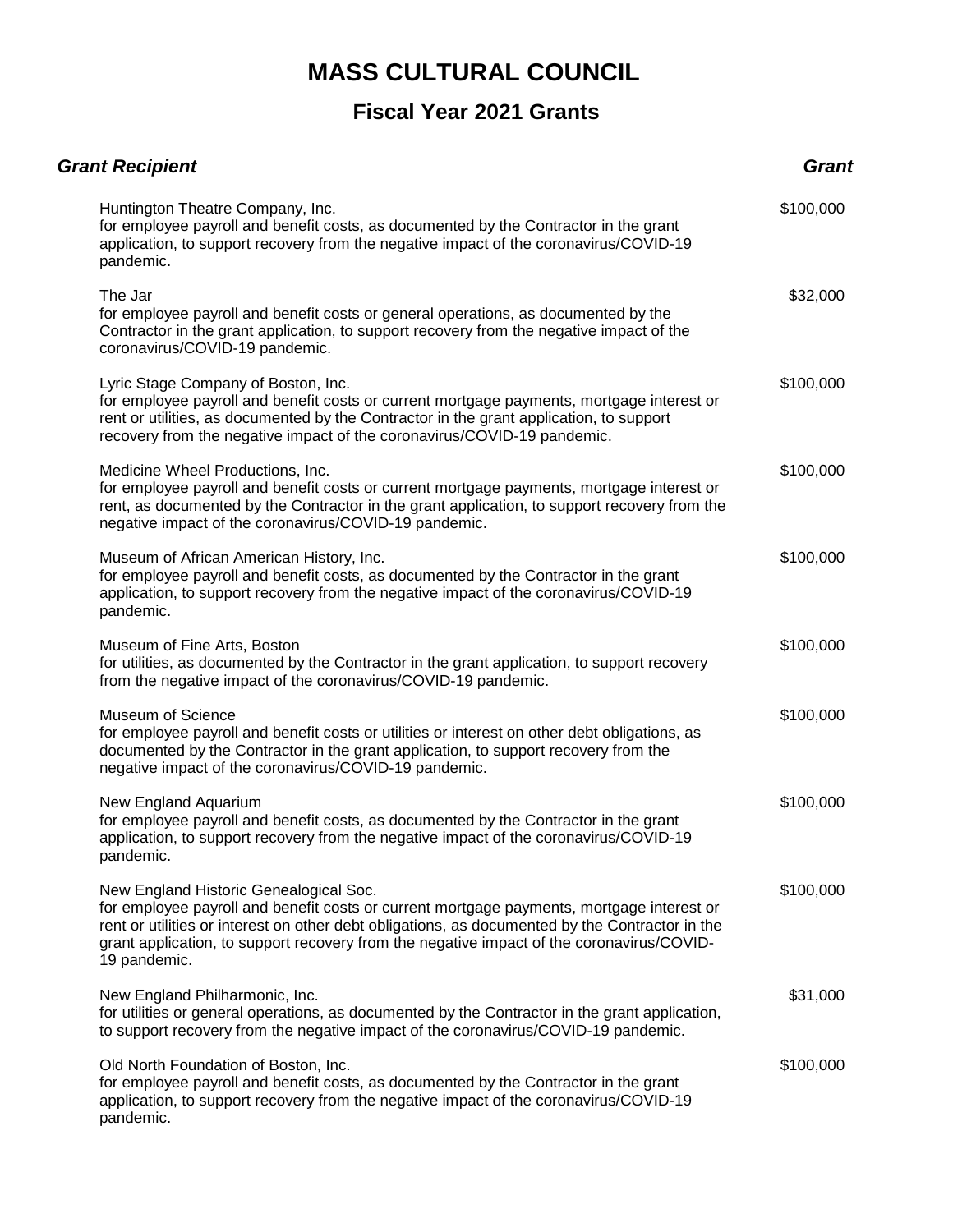| <b>Grant Recipient</b>                                                                                                                                                                                                                                                                                                              | <b>Grant</b> |
|-------------------------------------------------------------------------------------------------------------------------------------------------------------------------------------------------------------------------------------------------------------------------------------------------------------------------------------|--------------|
| <b>OrigiNation Cultural Arts Center</b><br>for employee payroll and benefit costs or current mortgage payments, mortgage interest or<br>rent or utilities or general operations, as documented by the Contractor in the grant<br>application, to support recovery from the negative impact of the coronavirus/COVID-19<br>pandemic. | \$27,000     |
| The Record Company, Inc.<br>for employee payroll and benefit costs or interest on other debt obligations, as documented<br>by the Contractor in the grant application, to support recovery from the negative impact of<br>the coronavirus/COVID-19 pandemic.                                                                        | \$100,000    |
| The Silk Road Project, Inc.<br>for employee payroll and benefit costs or utilities, as documented by the Contractor in the<br>grant application, to support recovery from the negative impact of the coronavirus/COVID-<br>19 pandemic.                                                                                             | \$100,000    |
| Tunefoolery Music, Inc.<br>for general operations, as documented by the Contractor in the grant application, to support<br>recovery from the negative impact of the coronavirus/COVID-19 pandemic.                                                                                                                                  | \$4,000      |
| Urbano Project, Inc.<br>for employee payroll and benefit costs or current mortgage payments, mortgage interest or<br>rent or general operations, as documented by the Contractor in the grant application, to<br>support recovery from the negative impact of the coronavirus/COVID-19 pandemic.                                    | \$50,000     |
| Zumix, Inc.<br>for employee payroll and benefit costs, as documented by the Contractor in the grant<br>application, to support recovery from the negative impact of the coronavirus/COVID-19<br>pandemic.                                                                                                                           | \$100,000    |
| <b>CultureRx</b>                                                                                                                                                                                                                                                                                                                    |              |
| Community Music Center of Boston, Inc.<br>to increase the connectedness of the arts, social services, and healthcare by offering the<br>option of social prescription/referral to patients and connecting them to cultural partners.                                                                                                | \$9,000      |
| Museum of Fine Arts, Boston<br>to increase the connectedness of the arts, social services, and healthcare by offering the<br>option of social prescription/referral to patients and connecting them to cultural partners.                                                                                                           | \$9,000      |
| Urbanity Dance, Inc.<br>to increase the connectedness of the arts, social services, and healthcare by offering the<br>option of social prescription/referral to patients and connecting them to cultural partners.                                                                                                                  | \$8,000      |
| Zoo New England<br>to increase the connectedness of the arts, social services, and healthcare by offering the<br>option of social prescription/referral to patients and connecting them to cultural partners.                                                                                                                       | \$15,625     |
| <b>Festivals - Fall/Winter</b>                                                                                                                                                                                                                                                                                                      |              |
| Art Resource Collaborative for Kids<br>to support Miles of Murals: Movers and Changers with the production, promotion and/or<br>development of festival audiences.                                                                                                                                                                  | \$500        |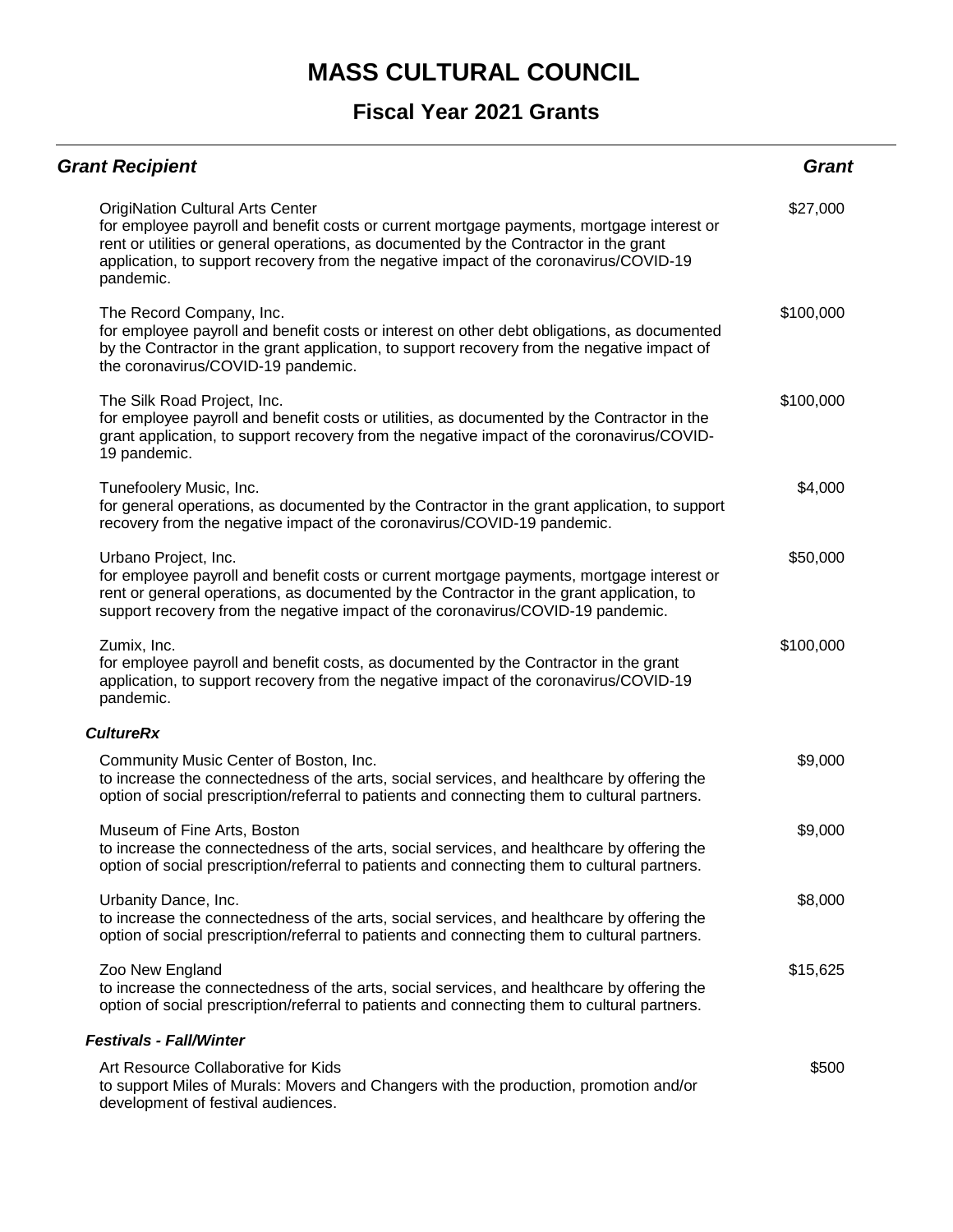| <b>Grant Recipient</b>                                                                                                                                                                      | <b>Grant</b> |
|---------------------------------------------------------------------------------------------------------------------------------------------------------------------------------------------|--------------|
| Asian Community Development Corporation<br>to support Films at the Gate Festival with the production, promotion and/or development of<br>festival audiences.                                | \$500        |
| BAMS Fest, Inc.<br>to support BAMS Festival with the production, promotion and/or development of festival<br>audiences.                                                                     | \$500        |
| Community Music Center of Boston, Inc.<br>to support Fete de la Musique - Fete@Home! with the production, promotion and/or<br>development of festival audiences.                            | \$500        |
| Dancing Queerly<br>to support Dancing Queerly with the production, promotion and/or development of festival<br>audiences.                                                                   | \$500        |
| Dunamis, Inc.<br>to support Jamaica Plain Porch Festival with the production, promotion and/or development<br>of festival audiences.                                                        | \$500        |
| Engine Room Section, Inc.<br>to support Boston Mountain Top Civic Literacy Series with the production, promotion and/or<br>development of festival audiences.                               | \$500        |
| First Lutheran Church of Boston<br>to support Boston Bach Birthday 336 with the production, promotion and/or development of<br>festival audiences.                                          | \$500        |
| Foundation for a Green Future, Inc.<br>to support Boston GreenFest with the production, promotion and/or development of festival<br>audiences.                                              | \$500        |
| The Hyde Square Task Force, Inc.<br>to support Mozart Park Mural Festival with the production, promotion and/or development of<br>festival audiences.                                       | \$500        |
| Massachusetts Poetry Outreach Project<br>to support Massachusetts Poetry Festival with the production, promotion and/or<br>development of festival audiences.                               | \$500        |
| Roslindale Village Main Street, Inc.<br>to support Roslindale Village Main Street Farmers Market Concert Series with the<br>production, promotion and/or development of festival audiences. | \$500        |
| Spontaneous Celebrations, Inc.<br>to support Wake Up the Earth Festival with the production, promotion and/or development<br>of festival audiences.                                         | \$500        |
| Unbound Visual Arts, Inc.<br>to support City Heart Art Show with the production, promotion and/or development of<br>festival audiences.                                                     | \$500        |
| Vietnamese American Thang Long Limited<br>to support Trung Thu Festival with the production, promotion and/or development of festival<br>audiences.                                         | \$500        |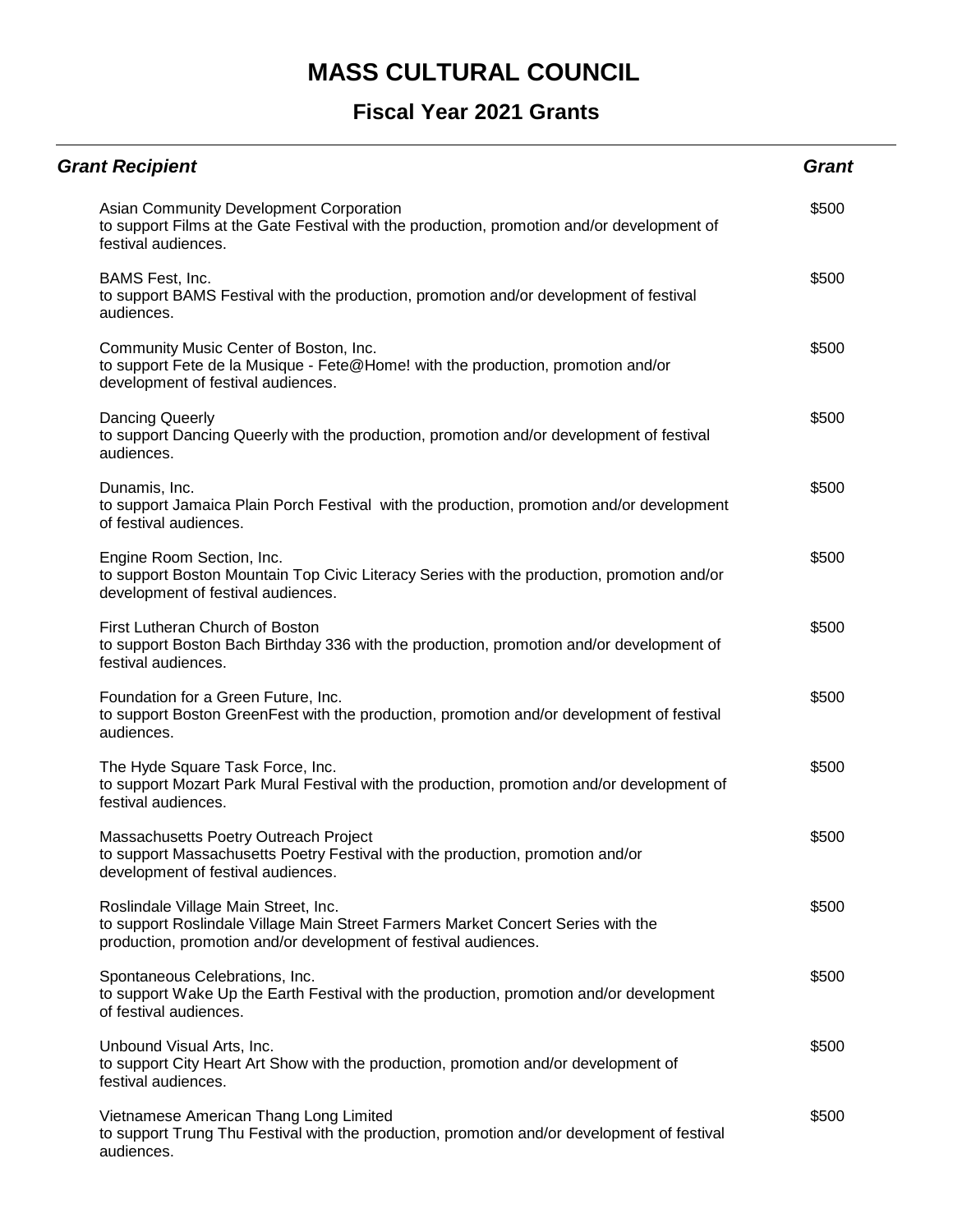| <b>Grant Recipient</b>                                                                                                                                                                                                                                                                     | <b>Grant</b> |
|--------------------------------------------------------------------------------------------------------------------------------------------------------------------------------------------------------------------------------------------------------------------------------------------|--------------|
| Zumix, Inc.<br>to support ZUMIX Summer Concert Series with the production, promotion and/or<br>development of festival audiences.                                                                                                                                                          | \$500        |
| <b>Folk Arts and Heritage</b>                                                                                                                                                                                                                                                              |              |
| Kieran M. Jordan<br>for an apprenticeship with Rebecca McGowan.                                                                                                                                                                                                                            | \$7,000      |
| <b>Gaming Mitigation</b>                                                                                                                                                                                                                                                                   |              |
| ArtsEmerson<br>to mitigate operation of gaming facilities that threaten the sustainability of non-profit and<br>municipal performing arts centers in Massachusetts by providing capital to preserve their<br>ability to compete in an unbalanced marketplace.                              | \$154,523    |
| Ashmont Hill Chamber Music, Inc.<br>to mitigate operation of gaming facilities that threaten the sustainability of non-profit and<br>municipal performing arts centers in Massachusetts by providing capital to preserve their<br>ability to compete in an unbalanced marketplace.         | \$2,826      |
| BAMS Fest, Inc.<br>to mitigate operation of gaming facilities that threaten the sustainability of non-profit and<br>municipal performing arts centers in Massachusetts by providing capital to preserve their<br>ability to compete in an unbalanced marketplace.                          | \$3,327      |
| The Boch Center<br>to mitigate operation of gaming facilities that threaten the sustainability of non-profit and<br>municipal performing arts centers in Massachusetts by providing capital to preserve their<br>ability to compete in an unbalanced marketplace.                          | \$250,000    |
| Boston Ballet, Inc.<br>to mitigate operation of gaming facilities that threaten the sustainability of non-profit and<br>municipal performing arts centers in Massachusetts by providing capital to preserve their<br>ability to compete in an unbalanced marketplace.                      | \$77,539     |
| Boston Baroque, Inc.<br>to mitigate operation of gaming facilities that threaten the sustainability of non-profit and<br>municipal performing arts centers in Massachusetts by providing capital to preserve their<br>ability to compete in an unbalanced marketplace.                     | \$15,415     |
| Boston Lyric Opera Company, Inc.<br>to mitigate operation of gaming facilities that threaten the sustainability of non-profit and<br>municipal performing arts centers in Massachusetts by providing capital to preserve their<br>ability to compete in an unbalanced marketplace.         | \$42,939     |
| Boston Symphony Orchestra, Inc.<br>to mitigate operation of gaming facilities that threaten the sustainability of non-profit and<br>municipal performing arts centers in Massachusetts by providing capital to preserve their<br>ability to compete in an unbalanced marketplace.          | \$250,000    |
| <b>Boston University Arts Initiative</b><br>to mitigate operation of gaming facilities that threaten the sustainability of non-profit and<br>municipal performing arts centers in Massachusetts by providing capital to preserve their<br>ability to compete in an unbalanced marketplace. | \$7,552      |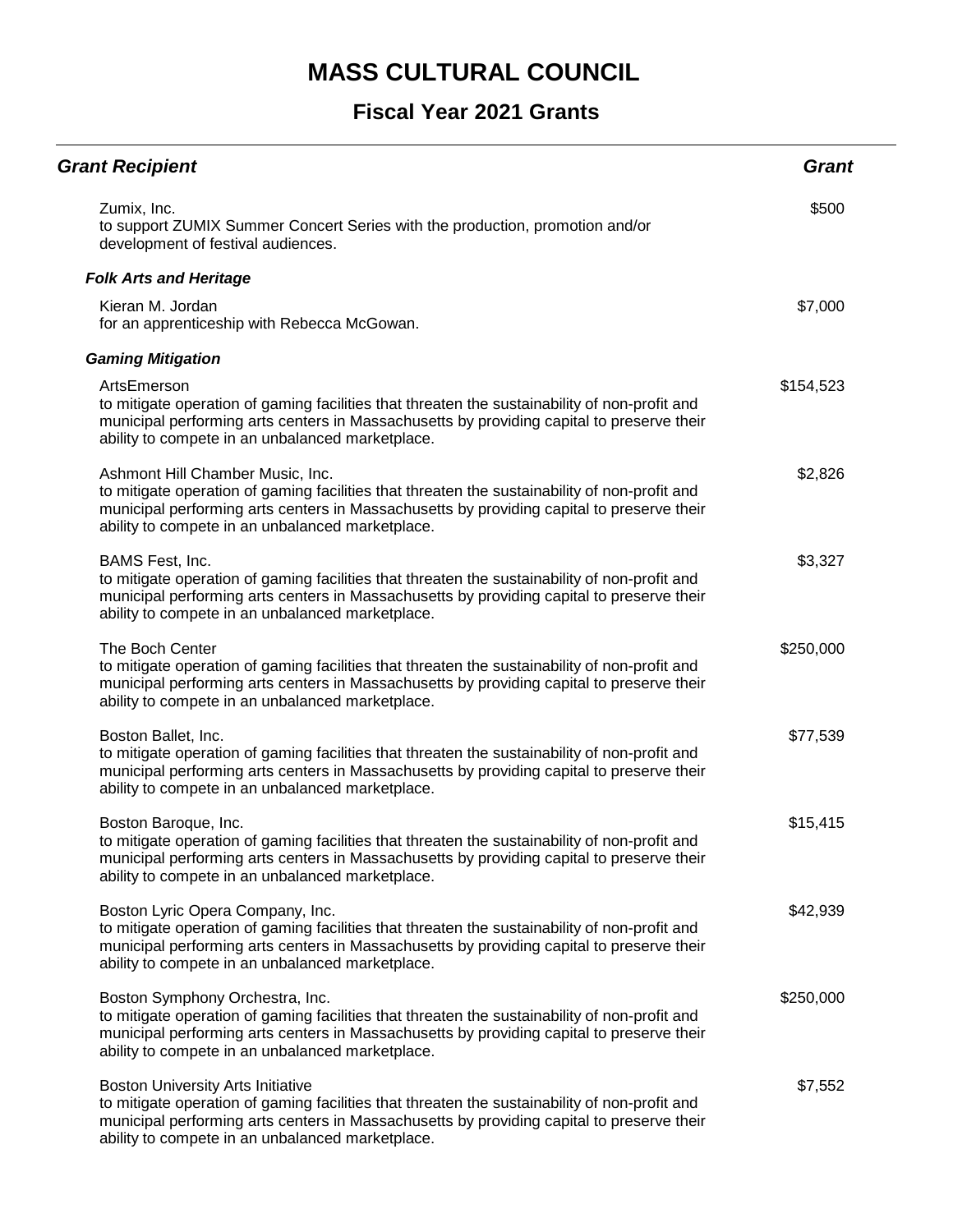| <b>Grant Recipient</b>                                                                                                                                                                                                                                                             | <b>Grant</b> |
|------------------------------------------------------------------------------------------------------------------------------------------------------------------------------------------------------------------------------------------------------------------------------------|--------------|
| Celebrity Series of Boston, Inc.<br>to mitigate operation of gaming facilities that threaten the sustainability of non-profit and<br>municipal performing arts centers in Massachusetts by providing capital to preserve their<br>ability to compete in an unbalanced marketplace. | \$220,798    |
| Huntington Theatre Company, Inc.<br>to mitigate operation of gaming facilities that threaten the sustainability of non-profit and<br>municipal performing arts centers in Massachusetts by providing capital to preserve their<br>ability to compete in an unbalanced marketplace. | \$66,474     |
| The Theater Offensive<br>to mitigate operation of gaming facilities that threaten the sustainability of non-profit and<br>municipal performing arts centers in Massachusetts by providing capital to preserve their<br>ability to compete in an unbalanced marketplace.            | \$2,217      |
| <b>Local Cultural Council Allocation</b>                                                                                                                                                                                                                                           |              |
| <b>Boston Cultural Council</b>                                                                                                                                                                                                                                                     | \$245,900    |
| <b>Massachusetts Cultural Districts Initiative</b>                                                                                                                                                                                                                                 |              |
| Boston Little Saigon Cultural District<br>to help Boston Little Saigon Cultural District recover and rebuild from the impacts of COVID-<br>19; create a system to support businesses; and plan festivals to showcase and support<br>artists and restaurants.                       | \$7,500      |
| <b>Boston's Latin Quarter</b><br>to support a "Spring Back" project designed to revitalize the cultural and economic vibrancy<br>of Boston's Latin Quarter.                                                                                                                        | \$7,500      |
| <b>Fenway Cultural District</b><br>to support support the 20th anniversary of Opening Our Doors.                                                                                                                                                                                   | \$7,500      |
| Roxbury Cultural District, Inc.<br>to produce Nubian Nights.                                                                                                                                                                                                                       | \$7,500      |
| <b>Music Educator and Teaching Artists (META</b>                                                                                                                                                                                                                                   |              |
| Boston City Singers, Inc.<br>for META Fellow Sarah Eastman to purchase technology related supplies for teaching<br>during COVID-19.                                                                                                                                                | \$87         |
| Boston Youth Symphony Orchestras, Inc.<br>for expenses incurred by Daniel Dona to attend the Chamber Music America National<br>Converence.                                                                                                                                         | \$1,751      |
| Boston Youth Symphony Orchestras, Inc.<br>for META Fellow Daniel Dona to attend the American String Teachers Conference.                                                                                                                                                           | \$1,249      |
| Maria Doreste Velazquez<br>for continuing education courses at New England Conservatory: Cross-Cultural Alternatives<br>for Music in Education and Music, Brand Development and Learning.                                                                                          | \$3,000      |
| <b>Anthony Morales</b><br>to support META Fellow Anthony Morales in studying violin through lessons with Boston<br>Symphony Orchestra violinist Alexander Velinzon.                                                                                                                | \$3,000      |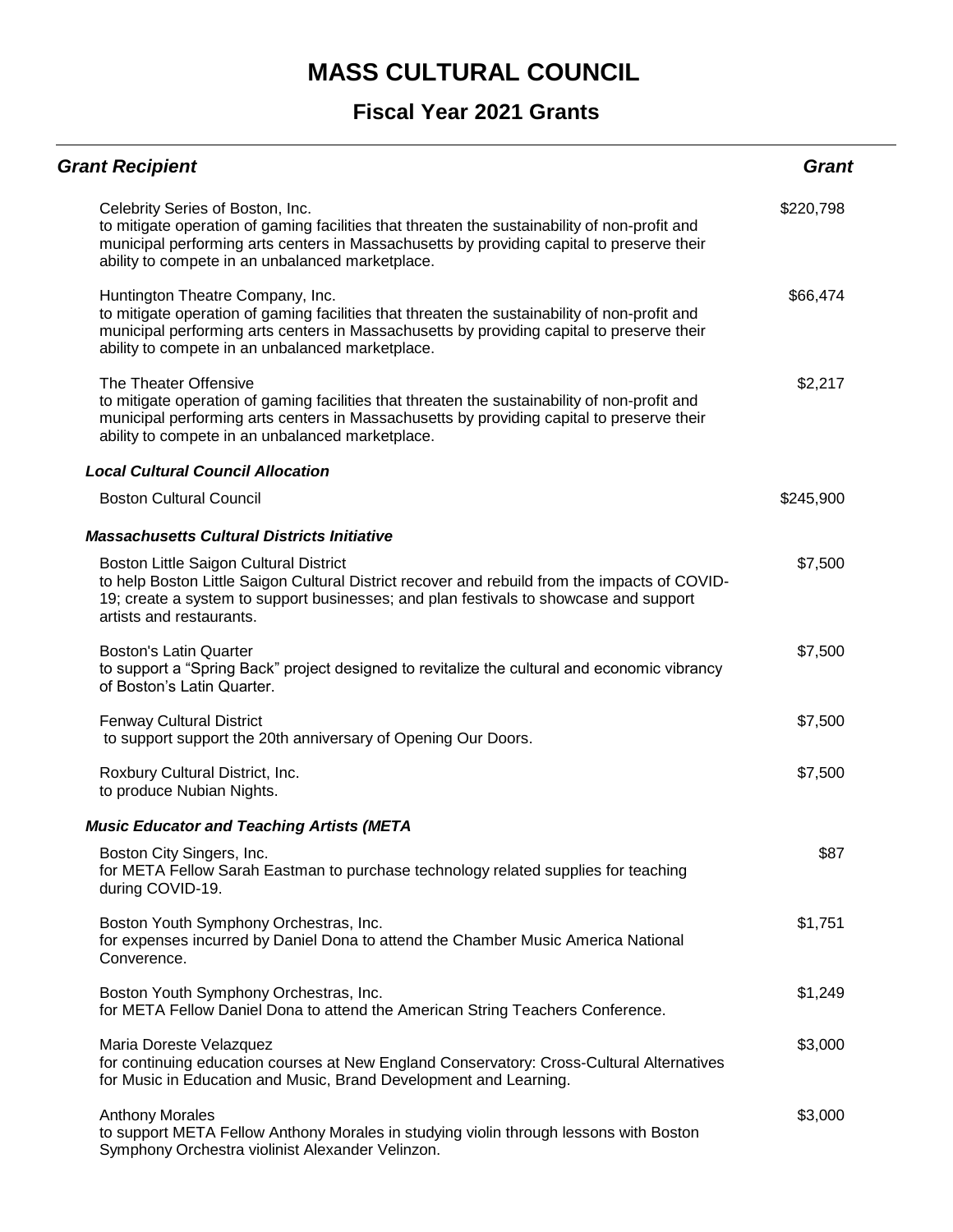| <b>Grant Recipient</b>                                                                                                                                                                                                                                                                                                                | <b>Grant</b> |
|---------------------------------------------------------------------------------------------------------------------------------------------------------------------------------------------------------------------------------------------------------------------------------------------------------------------------------------|--------------|
| <b>Heron Russell</b><br>for a stipend associated with participation in the META Fellowship.                                                                                                                                                                                                                                           | \$1,000      |
| Hannah Sigel<br>to attend the Breathe for Change Yoga Teacher training course.                                                                                                                                                                                                                                                        | \$2,995      |
| Janet Underhill<br>for META Fellow Janet Underhill to work with Amber Love to develop facility with utilizing<br>music technology to engage and teach youth during and after the COVID-19 pandemic.                                                                                                                                   | \$2,500      |
| <b>Miles Wilcox</b><br>to support expenses related to participating in two master classes with ukulele players Jody<br>Kamisato and Daniel Akemoto.                                                                                                                                                                                   | \$800        |
| <b>Public Partnerships</b>                                                                                                                                                                                                                                                                                                            |              |
| ArtsBoston, Inc.<br>to support Network for Arts Administrators of Color Boston (NAAC) as they address the<br>impact of the intertwined pandemics of COVID-19 and racism on the arts and culture sector<br>through programming that empowers and prepares arts administrators of color to navigate<br>a reemerging, reimagined sector. | \$35,000     |
| Huntington Theatre Company, Inc.<br>for the Huntington Theatre to collaborate with the Massachusetts Cultural Council in<br>implementing "Poetry Out Loud," a poetry recitation contest for high school students in the<br>state of Massachusetts.                                                                                    | \$20,000     |
| <b>Service Projects</b>                                                                                                                                                                                                                                                                                                               |              |
| The Massachusetts Historical Society<br>for implementation of the Mass History Day program per the attached Scope of Services.                                                                                                                                                                                                        | \$20,000     |
| New England Foundation for the Arts<br>to support Massachusetts artists and venues through New England Foundation for the<br>Arts's Presenting & Touring and Creative Economy Programs.                                                                                                                                               | \$30,000     |
| <b>WBUR Public Radio</b><br>to amplify the mission and work of the the Mass Cultural Council's CultureRX partners to<br>radio audiences.                                                                                                                                                                                              | \$50,000     |
| <b>WERS 88.9FM</b><br>to amplify the mission and work of the Commonwealth's cultural sector to radio audiences.                                                                                                                                                                                                                       | \$10,000     |
| <b>WGBH Educational Foundation</b><br>to amplify the mission and work of the Commonwealth's cultural sector to radio audiences.                                                                                                                                                                                                       | \$50,000     |
| <b>STARS Residency</b>                                                                                                                                                                                                                                                                                                                |              |
| Academy of the Pacific Rim Charter Sch.<br>for a fully remote school residency in theater with Keith Mascoll for the August Wilson<br>Monologue Competition.                                                                                                                                                                          | \$5,000      |
| William Blackstone Elementary School<br>for a fully remote school residency with Art Resource Collaborative for Kids (ARCK) to help<br>students develop skills to thrive in a complex world.                                                                                                                                          | \$5,000      |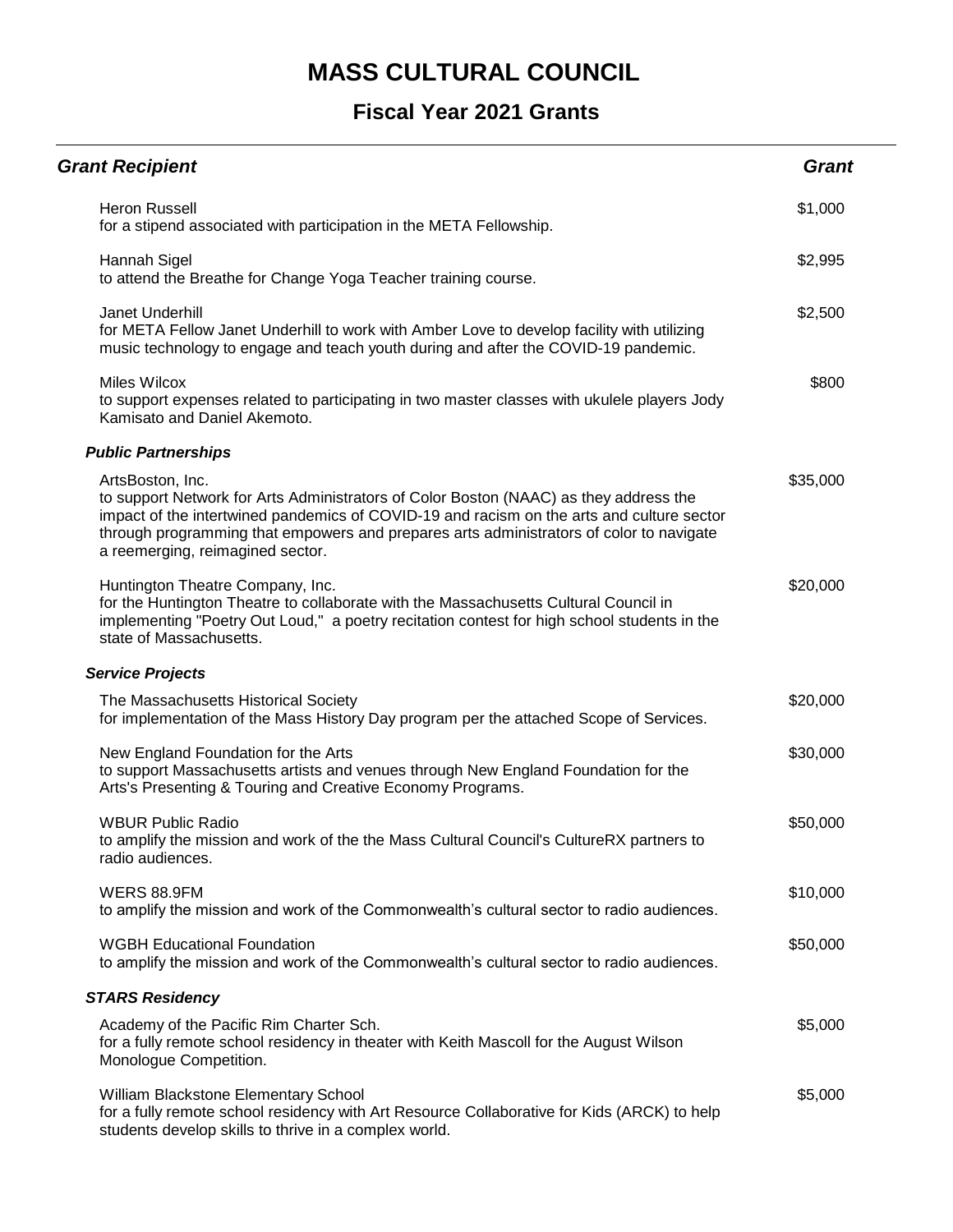| <b>Grant Recipient</b>                                                                                                                                                                         | <b>Grant</b> |
|------------------------------------------------------------------------------------------------------------------------------------------------------------------------------------------------|--------------|
| Boston Adult Technical Academy<br>for a fully remote school residency with Company One using theatre as a tool to explore,<br>represent, and articulate the values of the students' community. | \$5,000      |
| Boston Arts Academy<br>for a fully remote school residency with Adrienne Hawkins and Russell Ferguson in dance.                                                                                | \$5,000      |
| Boston Green Academy<br>for a fully remote school residency with Mass Audubon's Boston Nature Center to explore<br>animal adaptations and how we are adapting to a changing environment.       | \$5,000      |
| Boston International High School<br>for a fully remote school residency with Central Square Theater in playwriting to support a<br>curriculum unit exploring ethics.                           | \$5,000      |
| Boston Latin Academy School<br>for a fully remote school residency in hip hop dance with Brian Washburn of Young<br>Audiences of Massachusetts.                                                | \$5,000      |
| <b>Boston Teachers Union School</b><br>for a fully remote school residency with Rehearsal for Life in theater/improv to teach SEL<br>skills.                                                   | \$5,000      |
| <b>Bridge Boston Charter School</b><br>for a fully remote school residency with Teach to Learn to bring global music to Boston<br>youth.                                                       | \$4,250      |
| <b>Brighton High School</b><br>for a fully remote school residency with Actors' Shakespeare Project in theater techniques<br>to activate text for ESL students.                                | \$5,000      |
| <b>Brooke High School</b><br>for a fully remote school residency with the Message in media art and media literacy.                                                                             | \$5,000      |
| Community Academy of Science and Health<br>for a school residency in visual arts with Ali Blake of Open Door Arts.                                                                             | \$2,850      |
| <b>Conservatory Lab Charter School</b><br>for a school residency in music with Kathleen Jara.                                                                                                  | \$5,000      |
| Henry Dearborn STEM Academy<br>for a fully remote school residency with Actors' Shakespeare Project in theater focusing on<br>Romeo and Juliet.                                                | \$5,000      |
| East Boston High School<br>for a fully remote school residency with Kadahj Bennett of ZUMIX in poetry for all freshman.                                                                        | \$5,000      |
| John Eliot Elementary School<br>for a fully remote school residency with "e" inc. on Climate Change through their Planet<br>Science program.                                                   | \$5,000      |
| Ellison-Parks Early Education School<br>for a school residency in music with Elizabeth Lohnes of Open Door Arts.                                                                               | \$5,000      |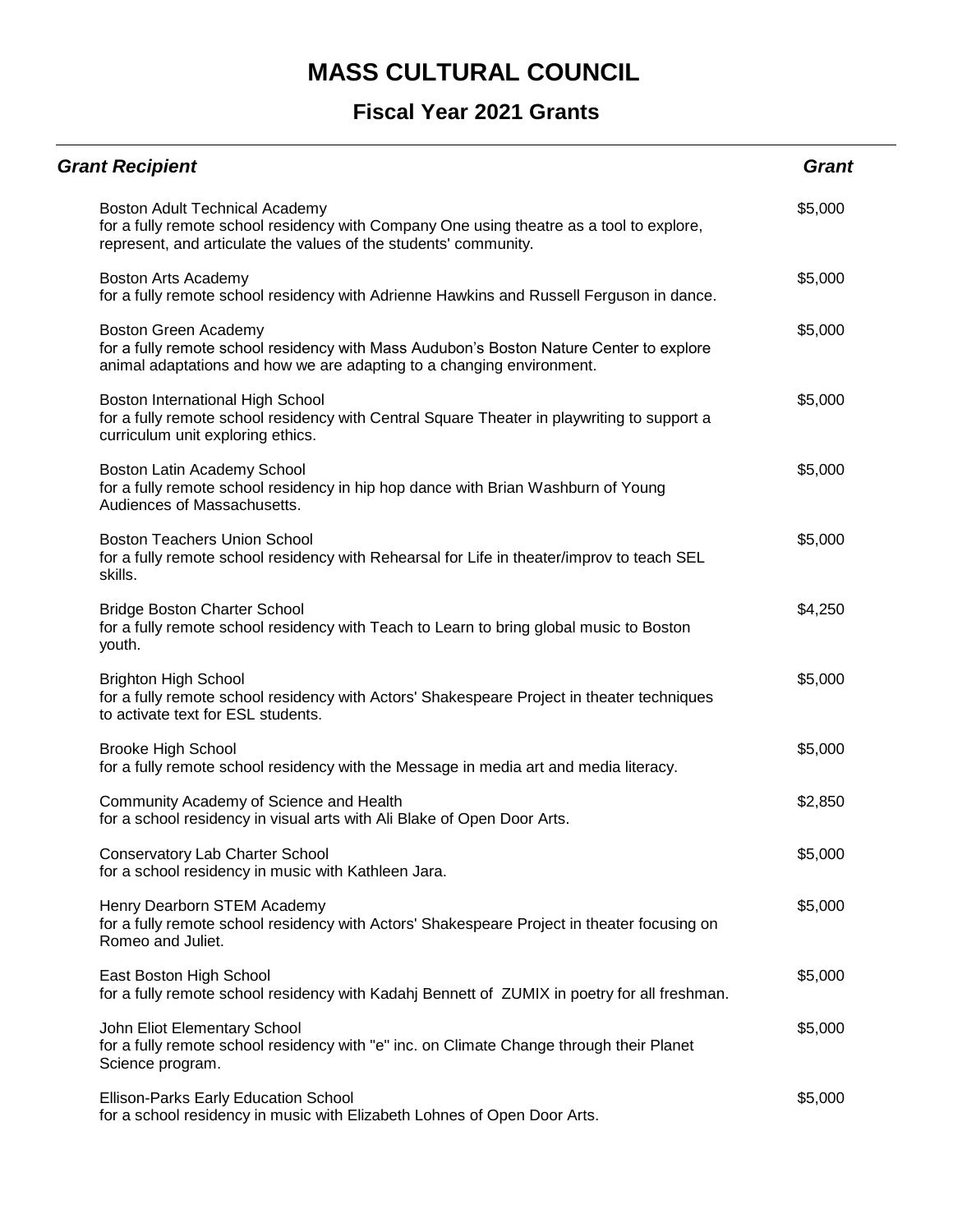| <b>Grant Recipient</b>                                                                                                                                                                                  | <b>Grant</b> |
|---------------------------------------------------------------------------------------------------------------------------------------------------------------------------------------------------------|--------------|
| Gardner Pilot Academy<br>for a fully remote school residency with Brian Washburn of Young Audiences of<br>Massachusetts in hip hop dance.                                                               | \$5,000      |
| Nathan Hale Elementary School<br>for a fully remote school residency with Rehearsal for Life in theater/improv to teach SEL<br>skills.                                                                  | \$5,000      |
| Dennis C. Haley Elementary School<br>for a fully remote school residency with Rehearsal for Life in theater/improv to teach SEL<br>skills.                                                              | \$5,000      |
| Joseph J. Hurley K-8 School<br>for a partially remote, partially in-person residency with Community Music Center of Boston<br>in a musical songwriting intensive for English/Spanish immersion classes. | \$3,650      |
| E.M. Kennedy Academy for Health Careers<br>for a fully remote school residency with spoken word artist Anthony Febo in poetry.                                                                          | \$5,000      |
| The Lee Academy<br>for a fully remote school residency with Erin Kelly of Mass Audubon's Boston Nature Center<br>in environmental science to study trees, community, and "change makers."               | \$4,250      |
| <b>Mission Grammar School</b><br>for a fully remote school residency with Rehearsal for Life in theater/improv to teach SEL<br>skills.                                                                  | \$2,050      |
| Mission Hill K-8 School<br>for a fully remote school residency with Rehearsal for Life in theater/improv to teach SEL<br>skills.                                                                        | \$5,000      |
| Margarita Muñiz Academy<br>for a fully remote school residency with Brenda Rodriguez-Andujar of Hyde Square Task<br>Force to introduce Afro-Latin theatre styles and methods of creation.               | \$5,000      |
| Richard J. Murphy K-8 School<br>for a fully remote school residency with Rehearsal for Life in theater/improv to teach SEL<br>skills                                                                    | \$5,000      |
| New Mission High School<br>for a fully remote school residency with poet Wendy Drexler of MassPoetry in creative<br>writing.                                                                            | \$3,650      |
| <b>Orchard Gardens School</b><br>for a fully remote school residency with Chandra Pieragostini of Lyric Stage Company to<br>explore curriculum through a variety of theater activities and techniques.  | \$5,000      |
| John D. Philbrick Elementary School<br>for a fully remote school residency with "e" inc. in their Zero Waste Planet Science program,<br>culminating in actions to lower waste.                          | \$5,000      |
| Josiah Quincy Elementary School<br>for a fully remote school residency with "e" inc. in science on zero Waste culminating in<br>actions to lower waste.                                                 | \$5,000      |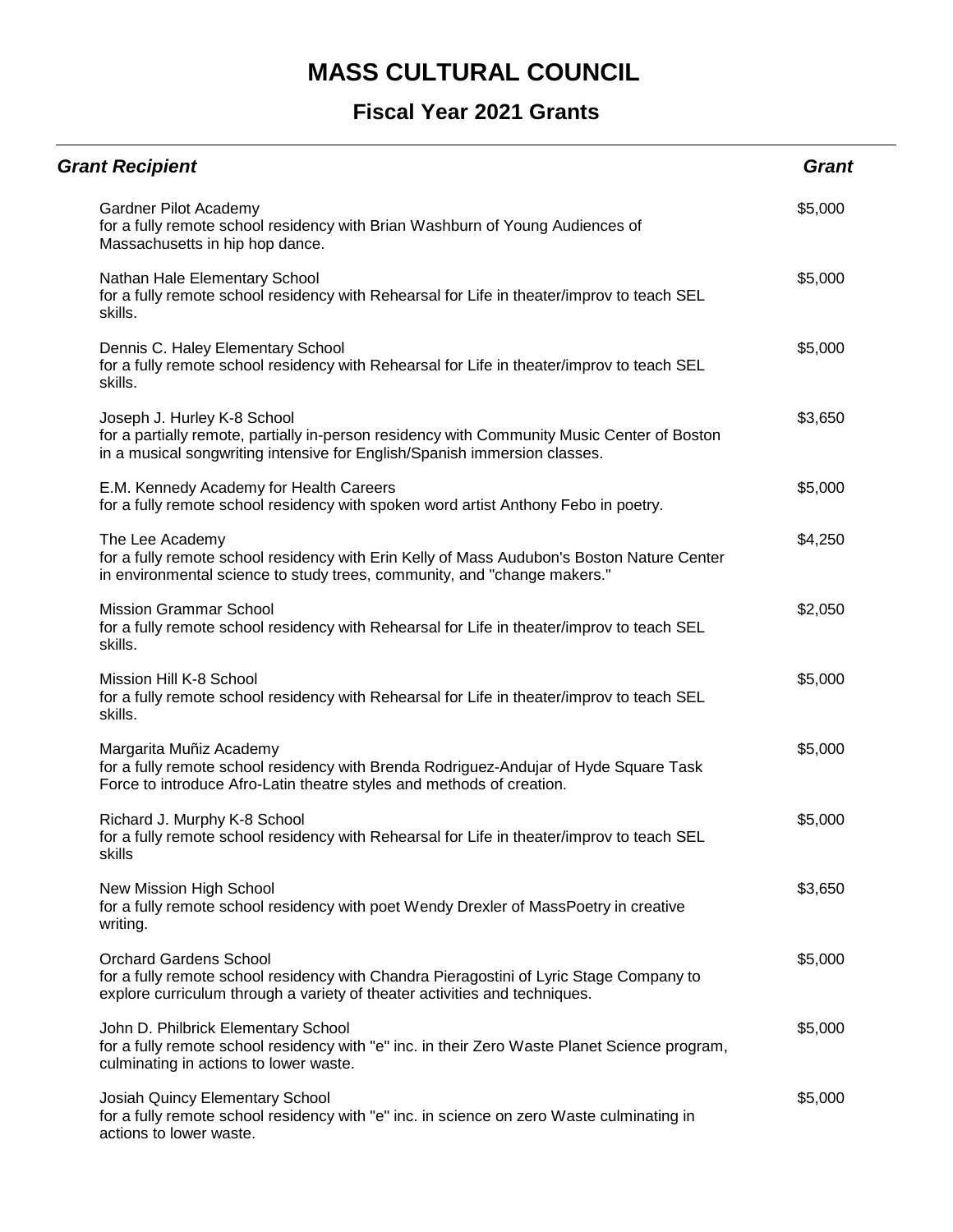| <b>Grant Recipient</b>                                                                                                                                                      | <b>Grant</b> |
|-----------------------------------------------------------------------------------------------------------------------------------------------------------------------------|--------------|
| Joseph P. Tynan Elementary School<br>for a fully remote school residency to explore curriculum elements through a variety of<br>theater activities and techniques.          | \$5,000      |
| Mario Umana K-8 School<br>for a fully remote school residency with "e" inc. in their Zero Waste Planet Science program,<br>culminating in actions to lower waste.           | \$5,000      |
| Warren-Prescott Elementary School<br>for a fully remote school residency with "e" inc. on climate change through their Planet<br>Science program.                           | \$5,000      |
| <b>Universal Participation</b>                                                                                                                                              |              |
| ArtsEmerson<br>to break down barriers and bolster engagement with live performance before and after<br>venues reopen.                                                       | \$3,000      |
| Boston by Foot, Inc.<br>to train volunteer walking tour guides to improve accessible practices on their tours.                                                              | \$3,000      |
| Boston Landmarks Orchestra, Inc.<br>to bolster accessibility of our digital presence, including our website and digital<br>advertisement.                                   | \$3,000      |
| Commonwealth Shakespeare Company, Inc.<br>to further Commonwealth Shakespeare Company's commitment to realizing a vision of<br>accessibility in all aspects of programming. | \$3,000      |
| Community Music Center of Boston, Inc.<br>to build best practices for language and human resources policies that welcome disabled<br>individuals.                           | \$3,000      |
| <b>Families Creating Together</b><br>to deepen our understanding of inclusion practices via pilot workshops and develop a<br>shareable model.                               | \$3,000      |
| Isabella Stewart Gardner Museum, Inc.<br>for participating in Innovation and Learning Network workshops.                                                                    | \$3,000      |
| Improbable Players, Inc.<br>to improve the accessibility of our shows for the ASD community.                                                                                | \$3,000      |
| The Institute of Contemporary Art<br>for participating in Innovation and Learning Network workshops.                                                                        | \$3,000      |
| Museum of Science<br>to address the toileting needs of older children and adults who require assistance with<br>incontinence products.                                      | \$3,000      |
| Open Door Arts, Inc.<br>for the development of a web-based accessibility resource hub for Massachusetts' arts and<br>culture sector.                                        | \$3,000      |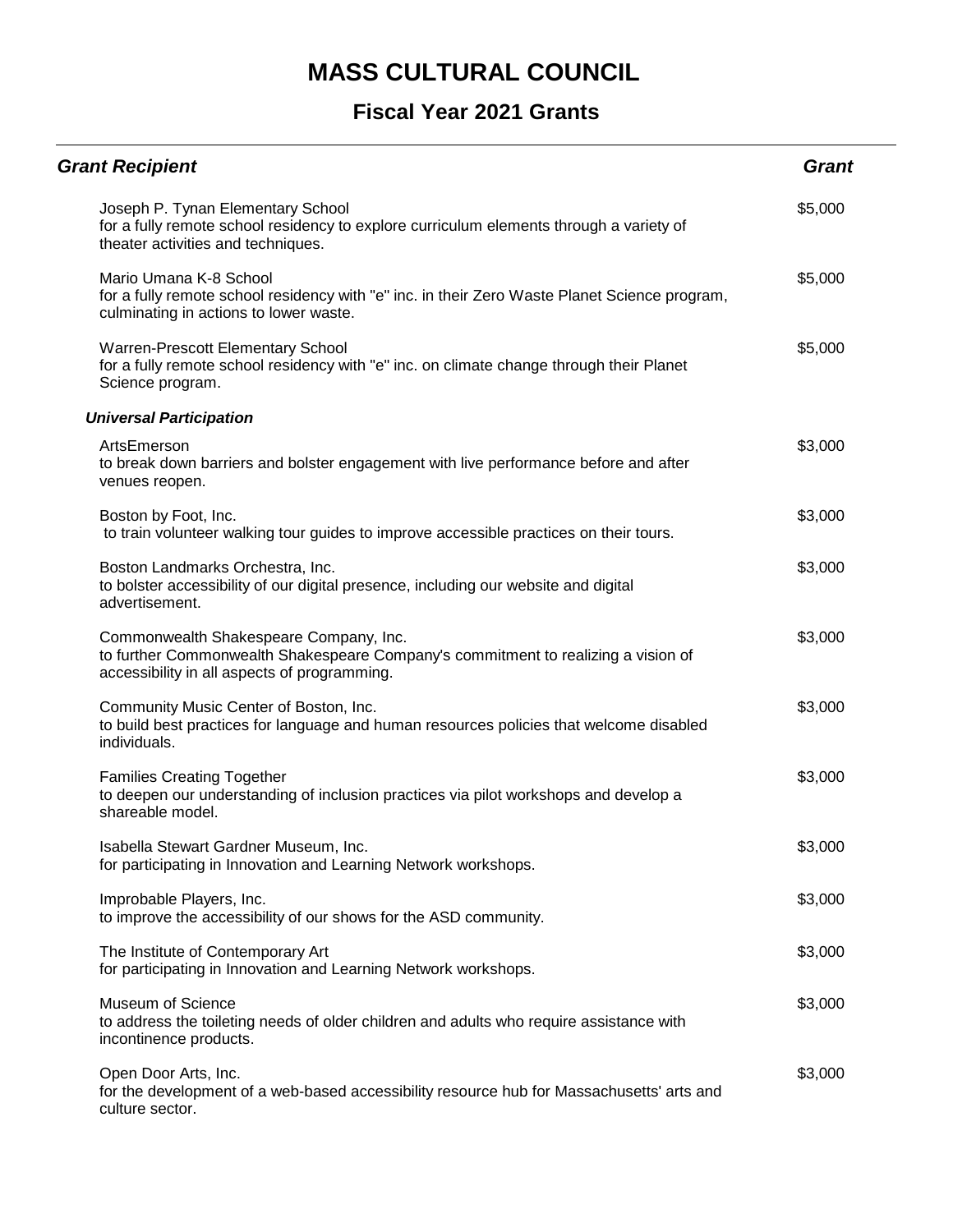| <b>Grant Recipient</b>                                                                                                                                                                                                                                                                                     | <b>Grant</b> |
|------------------------------------------------------------------------------------------------------------------------------------------------------------------------------------------------------------------------------------------------------------------------------------------------------------|--------------|
| Theatre Espresso, Inc.<br>for participating in Innovation and Learning Network workshops.                                                                                                                                                                                                                  | \$3,000      |
| The Trustees of Reservations<br>for participating in Innovation and Learning Network workshops.                                                                                                                                                                                                            | \$3,000      |
| <b>Wheelock Family Theatre</b><br>to address educational inequities by reimagining arts curricula design to center social and<br>creative justice.                                                                                                                                                         | \$3,000      |
| <b>YouthReach</b>                                                                                                                                                                                                                                                                                          |              |
| Actors' Shakespeare Project, Inc.<br>for ensemble and performance-based Shakespeare and theater projects for vulnerable<br>youth in the custody of DYS, on probation, or in transition back into society to develop<br>social, pre-professional, artistic, and literacy skills.                            | \$20,000     |
| Artists for Humanity, Inc.<br>for a paid apprenticeship/leadership program to provide teens with hands-on job training in<br>the arts and enterprise under the mentorship of professional artists, and to include a public<br>exhibition and sale of the young people's artwork.                           | \$20,000     |
| BalletRox, Inc.<br>to provide Boston youth ages 3-19 a chance to dance in a supportive, community<br>based environment.                                                                                                                                                                                    | \$20,000     |
| Bird Street Community Center, Inc.<br>for youth to experience a career exploration of the fashion field, learning how to create and<br>put on their own photoshoots, design and construct custom made clothing using fabric<br>materials and equipment, and publish a magazine highlighting their efforts. | \$20,000     |
| Boston Children's Chorus, Inc.<br>to support an integrated music and social justice education program for over 500 children to<br>deepen educational impact.                                                                                                                                               | \$20,000     |
| Boston City Singers, Inc.<br>to transform the lives of young people by providing safe and inspiring opportunities to grow<br>through joyful expression.                                                                                                                                                    | \$20,000     |
| Boston Conservatory at Berklee<br>for an intensive program for youth (grades 9-12) to develop musicianship by learning<br>advanced skills, technique, and composition.                                                                                                                                     | \$20,000     |
| Boston Conservatory at Berklee<br>to fund the Berklee Institute for Arts Education and Special Needs, a catalyst for the<br>inclusion of individuals with special needs in all aspects of arts education.                                                                                                  | \$20,000     |
| Boston String Academy, Inc.<br>to increase access to quality music education in Allston, Roxbury and Chinatown<br>communities that lack intense and excellence driven ensemble music programming.                                                                                                          | \$20,000     |
| Boston Youth Symphony Orchestras, Inc.<br>to offer classical music training for students of color and low-income students in Boston.                                                                                                                                                                       | \$20,000     |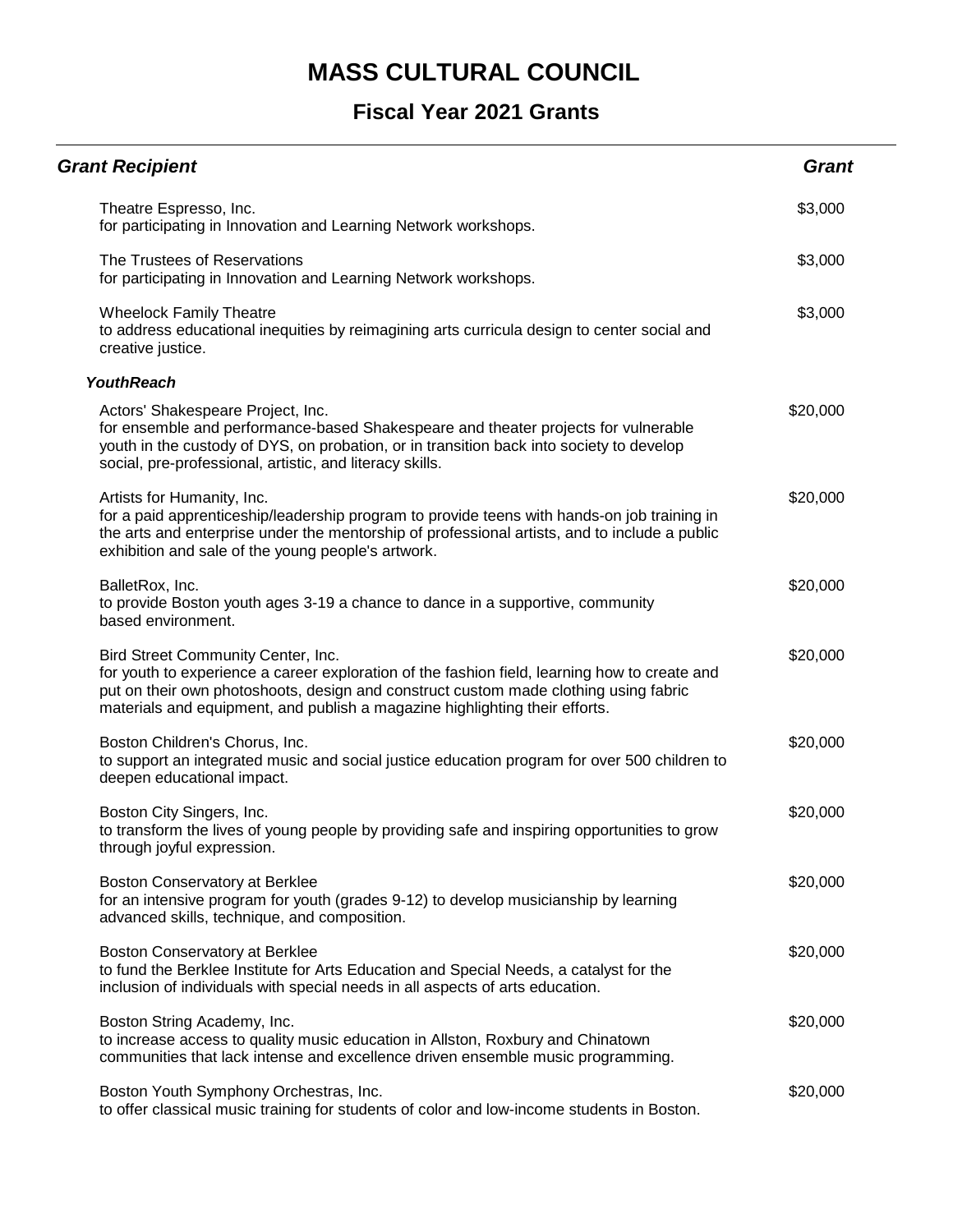| <b>Grant Recipient</b>                                                                                                                                                                                                                                            | <b>Grant</b> |
|-------------------------------------------------------------------------------------------------------------------------------------------------------------------------------------------------------------------------------------------------------------------|--------------|
| <b>Bridge Boston Charter School</b><br>to cultivate non-cognitive character strengths and executive functioning skills for low-<br>income Boston youth through intense high quality ensemble experiences.                                                         | \$20,000     |
| The Clubhouse Network, Inc.<br>to support The Clubhouse, a creative after-school learning environment where teens from<br>"at-risk" Boston neighborhoods develop projects based on their own interests, build skills,<br>and gain confidence through technology.  | \$20,000     |
| Community Music Center of Boston, Inc.<br>to support a program that provides students at three Boston Public Schools the opportunity<br>to engage in school-day group string instruction and continue their learning in the summer<br>with ensemble instruction.  | \$20,000     |
| Conservatory Lab Charter School<br>to provide ensemble-based opportunities that are fully integrated into the school day for<br>students from the Boston neighborhoods of Dorchester, Roxbury, and Mattapan.                                                      | \$20,000     |
| e inc.<br>to support a twice-weekly science and action after-school program for middle schoolers.                                                                                                                                                                 | \$20,000     |
| The Hyde Square Task Force, Inc.<br>for an afterschool Afro-Latin dance program to promote the artistic growth and personal<br>resilience of low-income, minority Boston teens and help them become successful and<br>civically engaged artists and individuals.  | \$20,000     |
| Inquilinos Boricuas en Acción, Inc.<br>to support an employment-based, out-of-school opportunity that places high school-aged<br>participants (called Peer Leaders) in rigorous courses centered on the Creative Youth<br>Development model and civic engagement. | \$20,000     |
| The Institute of Contemporary Art<br>to support high-need youth create audio and film work for critique and presentation,<br>acquiring artistic, professional, and life skills supported by artists/mentors.                                                      | \$20,000     |
| Madison Park Career Tech Foundation, Inc<br>to engage Boston youth from elementary school through college in the creative possibilities<br>of STEAM.                                                                                                              | \$20,000     |
| Mass L.E.A.P. Collective<br>to support Youth poets in gaining skills in the creation and management of arts spaces,<br>while serving their peers with quality opportunities.                                                                                      | \$20,000     |
| Massachusetts College of Art and Design<br>to address issues of equity and social justice through its free, 4-year college preparatory<br>program.                                                                                                                | \$20,000     |
| Medicine Wheel Productions, Inc.<br>to provide employment opportunities, mentorship, case management, and therapeutic<br>creative work for underserved or marginalized youth from across the city of Boston.                                                      | \$20,000     |
| Margarita Muñiz Academy<br>to provide an intense high quality music program to all students Margarita Muniz Academy.                                                                                                                                              | \$20,000     |